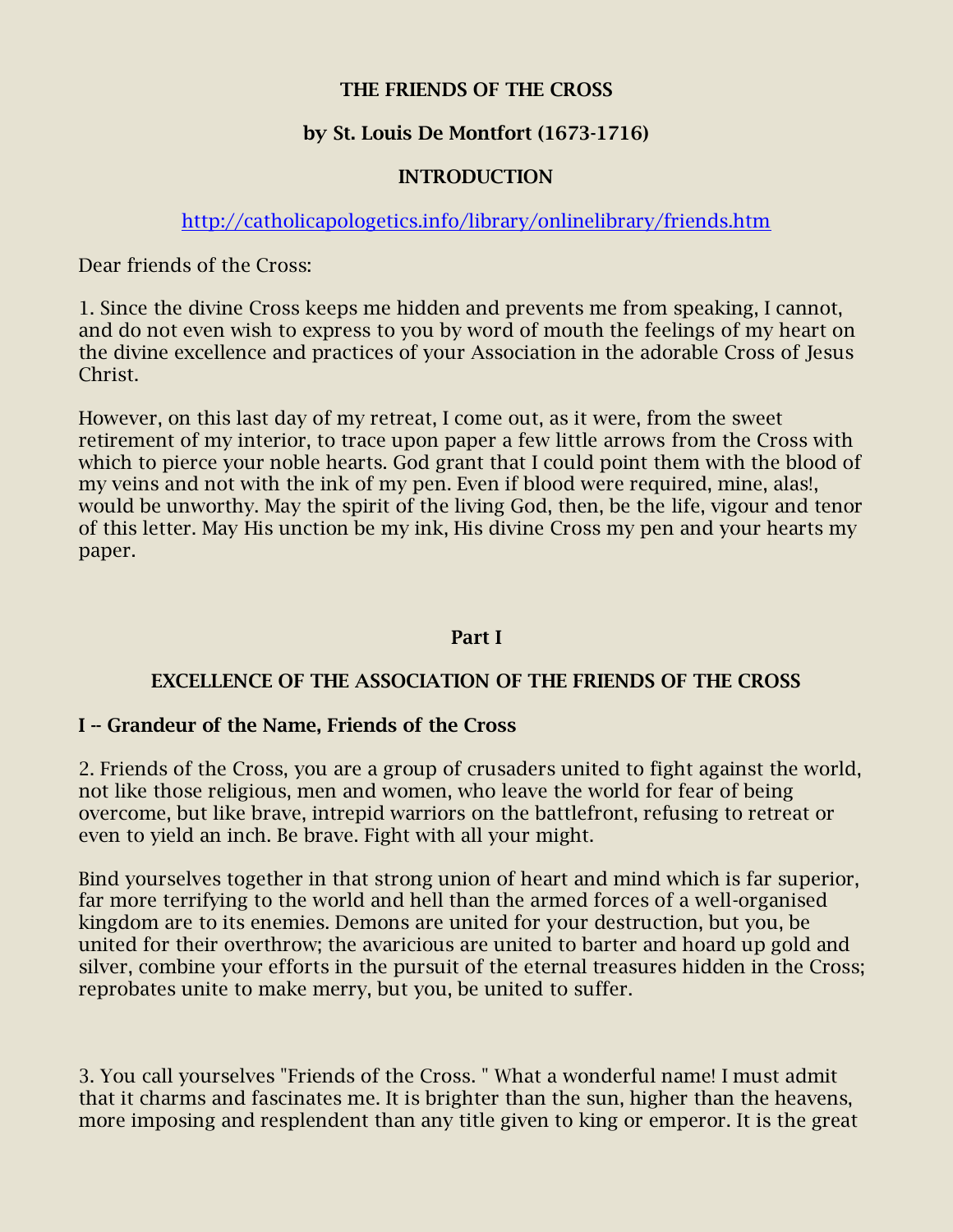name of Christ Himself, true God and true Man at one and the same time. It is the unmistakable title of a Christian.

4. Its splendour dazzles me but the weight of it frightens me. For this title implies that you have taken upon yourselves difficult and inescapable obligations, which are summed up in the words of the Holy Ghost: "A chosen generation, a kingly priesthood, a holy nation, a purchased people" (1 Peter 2, 9).

A Friend of the Cross is one chosen by God from among ten thousand who have reason and sense for their only guide. He is truly divine, raised above reason and thoroughly opposed to the things of sense, for he lives in the light of true faith and burns with love for the Cross.

A Friend of the Cross is a mighty king, a hero who triumphs over the devil, the world and the flesh and their three-fold concupiscence. He overthrows the pride of Satan by his love for humiliation, he triumphs over the world's greed by his love for poverty and he restrains the sensuality of the flesh by his love for suffering.

A Friend of the Cross is a holy man, separated from visible things. His heart is lifted high above all that is frail and perishable, "his conversation is in heaven" (Phil. 3, 20); he journeys here below like a stranger and pilgrim. He keeps his heart free from the world, looks upon it with an unconcerned glance of his left eye and disdainfully tramples it under foot.

A Friend of the Cross is a trophy which the crucified Christ won on Calvary in union with His Blessed Mother. He is another Benoni (Gen. 35, 18) or Benjamin, a son of sorrow, a son of the right hand. Conceived in the sorrowful heart of Christ, he comes into this world through the gash in the Saviour's right side and is all empurpled in His blood. True to this heritage, he breathes forth only crosses and blood, death to the world, the flesh and sin and hides himself here below with Jesus Christ in God (Col. 3, 3).

Thus, a perfect Friend of the Cross is a true Christ-bearer or rather another Christ, so much so that he can say with truth: "I live, now not I, but Christ liveth in me" (Gal. 2, 20).

5. My dear Friends of the Cross, does every act of yours justify what the eminent name you bear implies? Or at least are you, with the grace of God, in the shadow of Calvary's Cross and of Our Lady of Pity, really eager and truly striving to attain this goal? Is the way you follow the one that leads to this goal? Is it the true way of life, the narrow way, the thorn-strewn way to Calvary? Or are you unconsciously travelling the world's broad road, the road to perdition? Do you realise that there is a highroad which to all appearances is straight and safe for man to travel, but which in reality leads to death?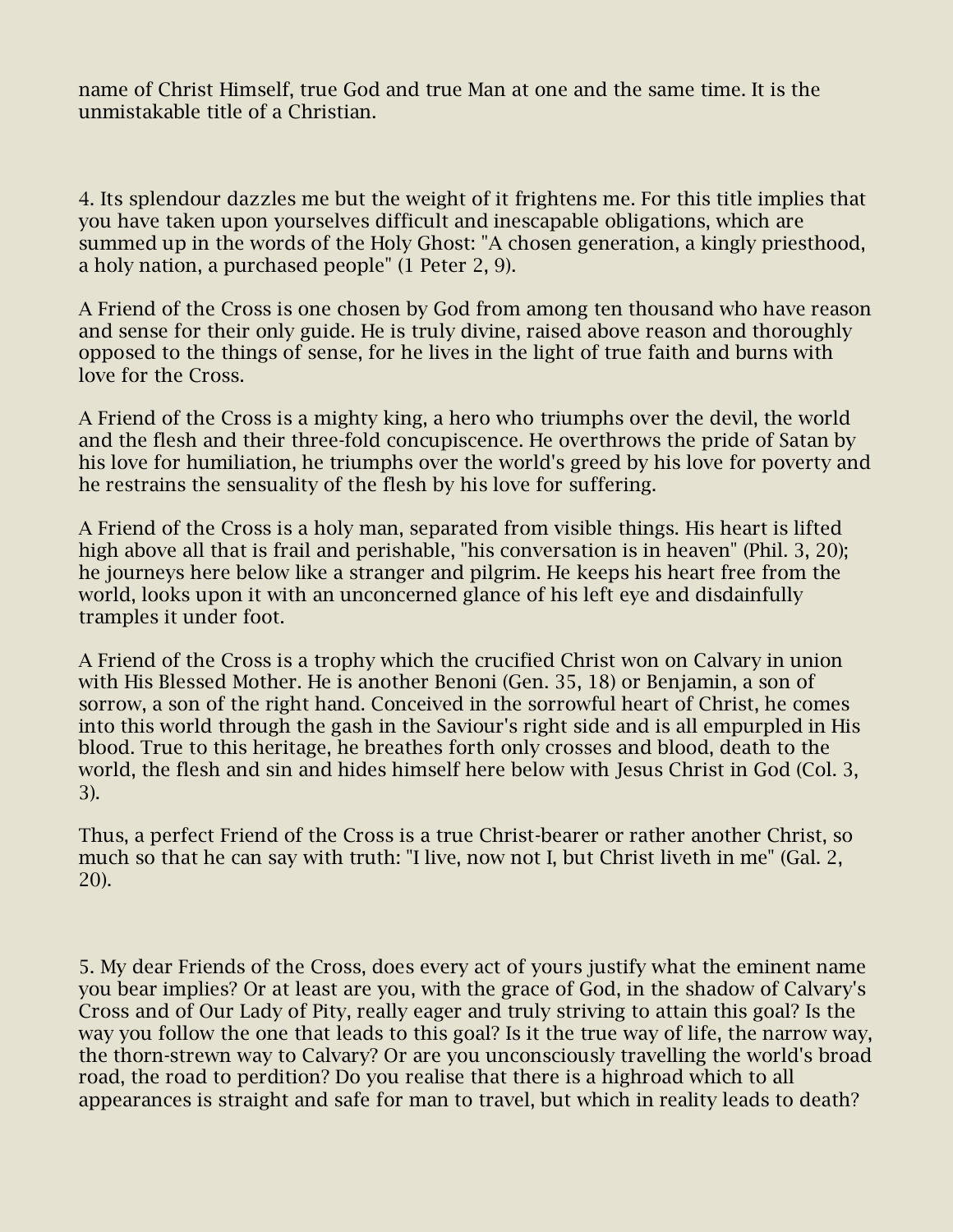6. Do you really know the voice of God and grace from the voice of the world and human nature? Do you distinctly hear the voice of God, our kind Father, pronouncing His three-fold curse upon every one who follows the world in its concupiscence: "Woe, woe, woe to the inhabitants of the earth" (Apoc. 8, 13) and then appealing to you with outstretched arms: "Be separated, My chosen people (Is. 48, 20; 52, 11; Jer. 50, 8; 51, 6), beloved Friends of the Cross of My Son, be separated from those worldlings, for they are accursed by My Majesty, repudiated by My Son (John 17, 9) and condemned by My Holy Spirit (John 16, 8-12). Do not sit in their chair of pestilence; take no part in their gatherings; do not even step along their highways (Ps. 1, 1). Hurry away from this great and infamous Babylon (Is. 48, 20; Jer. 51, 6), hearken only to the voice of My Beloved Son; follow only in His footprints; for He is the One I have given to be your Way, Truth, Life (John 14, 6) and Model: hear ye Him" (Matt. 17, 5; Luke 9, 35; Mark 9, 6; 2 Pet. 1, 17).

Is your ear attentive to the pleadings of the loveable and crossburdened Jesus, "Come, follow Me; he that followeth Me walketh not in darkness (John 8, 12); have confidence, I have conquered the world" (John 16, 33)?

# **II -- The Two Groups**

### **A -- THE FOLLOWERS OF CHRIST AND THE FOLLOWERS OF THE WORLD**

7. Dear Brethren these are the two groups that appear before you each day, the followers of Christ and the followers of the world.

Our loving Saviour's group is to the right, scaling a narrow path made all the narrower by the world's corruption. Our kind Master is in the lead, barefooted, thorn-crowned, robed in His blood and weighted with a heavy cross. There is only a handful of people who follow Him, but they are the bravest of the brave. His gentle voice is not heard above the tumult of the world, or men do not have the courage to follow Him in poverty, suffering, humiliation and in the other crosses His servants must bear all the days of their life.

### **B -- THE OPPOSING SPIRIT OF THE GROUPS**

8. To the left is the world's group, the devil's in fact, which is far superior in number, and seemingly far more colourful and splendid in array. Fashionable folk are all in a hurry to enlist, the highways are overcrowded, although they are broad and ever broadening with the crowds that flow through in a torrent. These roads are strewn with flowers, bordered with all kinds of amusements and attractions, and paved with gold and silver (Matt. 7, 13-14).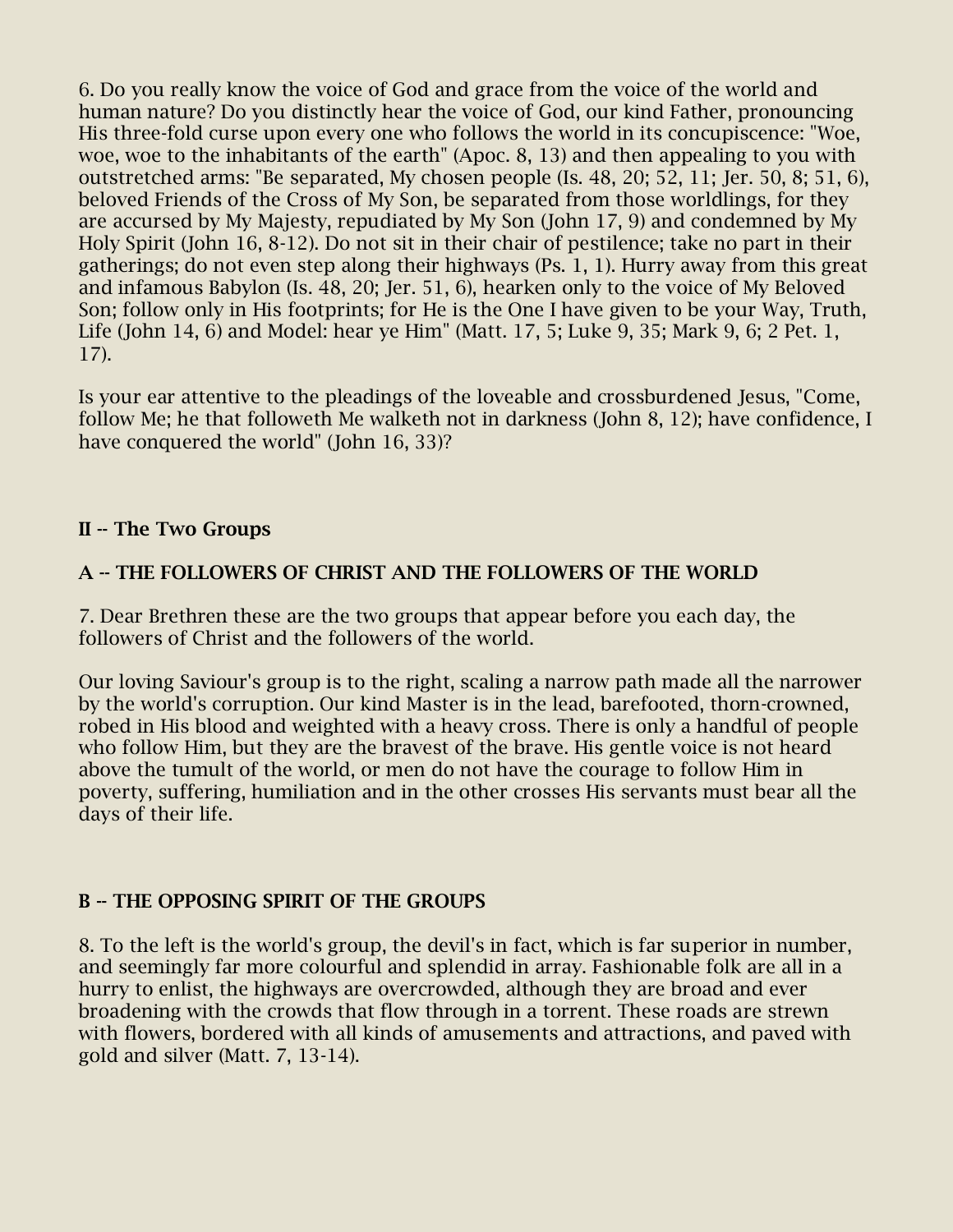9. To the right, the little flock that follows Jesus can speak only of tears, penance, prayer and contempt for worldly things. Sobbing in their grief, they can be heard repeating: "Let us suffer, let us weep, let us fast, let us pray, let us hide, let us humble ourselves, let us be poor, let us mortify ourselves, for he who has not the spirit of Christ, the spirit of the Cross, is none of Christ's. Those who are Christ's have crucified their flesh with its concupiscence. We must be conformed to the image of Jesus Christ or else be damned!" "Be brave, " they keep saying to each other, "be brave, for if God is for us, in us and leading us, who dare be against us? The One Who is dwelling within us is stronger than the one who is in the world; no servant is above his master; one moment of light tribulation worketh an eternal weight of glory; there are fewer elect than man may think; only the brave and daring take heaven by storm; the crown is given only to those who strive lawfully according to the Gospel, not according to the fashion of the world. Let us put all our strength into the fight, and run very fast to reach the goal and win the crown. " Friends of the Cross spur each other on with such divine words.

10. Worldlings, on the contrary, rouse one another to persist in their unscrupulous depravity. "Enjoy life, peace and pleasure, " they shout, "Enjoy life, peace and pleasure. Let us eat, let us drink, let us sing, let us dance, let us play. God is good, He did not make us to damn us; God does not forbid us to enjoy ourselves; we shall not be damned for that; away with scruples; we shall not die. " And so they continue.

# **C -- LOVING APPEAL OF JESUS**

11. Dear Brethren, remember that our beloved Jesus has His eyes upon you at this moment, addressing you individually: "See how almost everybody leaves Me practically alone on the royal road of the Cross. Blind idol-worshipers sneer at My Cross and brand it folly. Obstinate Jews are scandalised at the sight of it as at some monstrosity (1 Cor. 1, 23). Heretics tear it down and break it to pieces out of sheer contempt. But one thing I cannot say without My eyes filling with tears and My heart being pierced with grief is that the very children I nourished in My bosom and trained in My school, the very members I quickened with My spirit have turned against Me, forsaken Me and joined the ranks of the enemies of My Cross (Is. 1, 2; Phil. 3, 18). Would you also leave Me? (John 6, 68). Would you also forsake me and flee from My Cross, like the worldlings, who are acting as so many Anti-Christs? (1 John 2, 12). Would you subscribe to the standards of the day (Rom. 12, 2), despise the poverty of My Cross and go in quest of riches; shun the sufferings connected with My Cross, to run after pleasure; spurn the humiliations that must be borne with My Cross, and pursue worldly honours? There are many who pretend that they are friends of Mine and love Me but in reality they hate Me because they have no love for My Cross. I have many friends of My table, but few indeed of My Cross. " (Imitation of Jesus Christ, Book 2, Chap. 11. )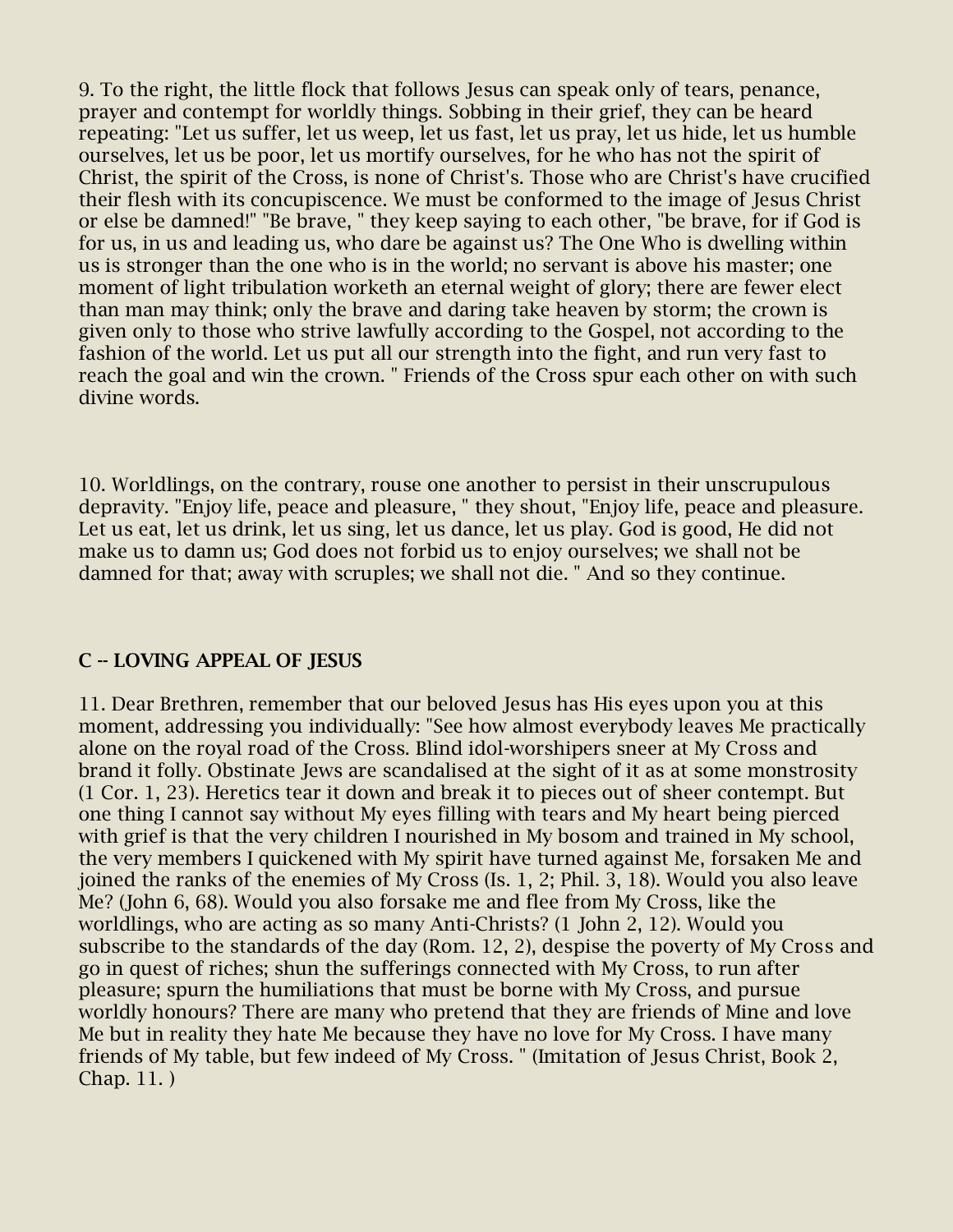12. In answer to the gracious invitation which Jesus extends, let us rise above ourselves. Let us not, like Eve, listen to the insidious suggestion of sense. Let us look up to the unique Author and Finisher of our faith, Jesus crucified (Heb. 12, 2). Let us fly from the corrupting concupiscence and enticements of a corrupt world (2 Pet. 1, 4). Let us love Jesus in the right way, standing by Him through the heaviest of crosses. Let us meditate seriously on these remarkable words of our beloved Master which sum up the Christian life in its perfection: "If any man will come after Me, let him deny himself, and take up his cross, and follow Me" (Matt. 16, 24).

### **Part II PRACTICES OF CHRISTIAN PERFECTION 1**

### **The Divine Master's Program**

13. Christian perfection consists:

 $\cdot$ 1. in willing to become a saint: "If any man will come after Me";  $\cdot$ 2. in self-denial: "Let him deny himself"; •3. in suffering: "Let him take up his cross"; •4. in doing: "Let him follow Me. "

14. If anyone, not many a one, shows that the elect who are willing to be made conformable to the crucified Christ by carrying their cross are few in number. It would cause us to faint away from grief to learn how surprisingly small is their number.

It is so small that among ten thousand people there is scarcely one to be found, as was revealed to several Saints, among whom St Simon Stylita, referred to by the holy Abbot Nilus, followed by St Basil, St. Ephrem and others. So small, indeed, that if God willed to gather them together, He would have to cry out as He did of yore through the voice of a prophet: "Come ye together one by one" (Is. 27, 12), one from this province and one from that kingdom.

### **I -- THE DESIRE TO BECOME A SAINT**

15. If anyone wills: if a person has a real and definite determination and is prompted not by natural feelings, habit, self-love, personal interest or human respect but by an all-masterful grace of the Holy Ghost which is not communicated indiscriminately: "it is not given to all men to understand this mystery" (Matt. 13, 11). In fact, only a privileged number of men receive this practical knowledge of the mystery of the Cross. For that man who climbs up to Calvary and lets himself be nailed on the Cross with Jesus in the heart of his own country must be a brave man, a hero, a resolute man, one who is lifted up in God, who treats as muck both the world and hell, as well as his very body and his own will. He must be resolved to relinquish all things, to undertake anything and to suffer everything for Jesus.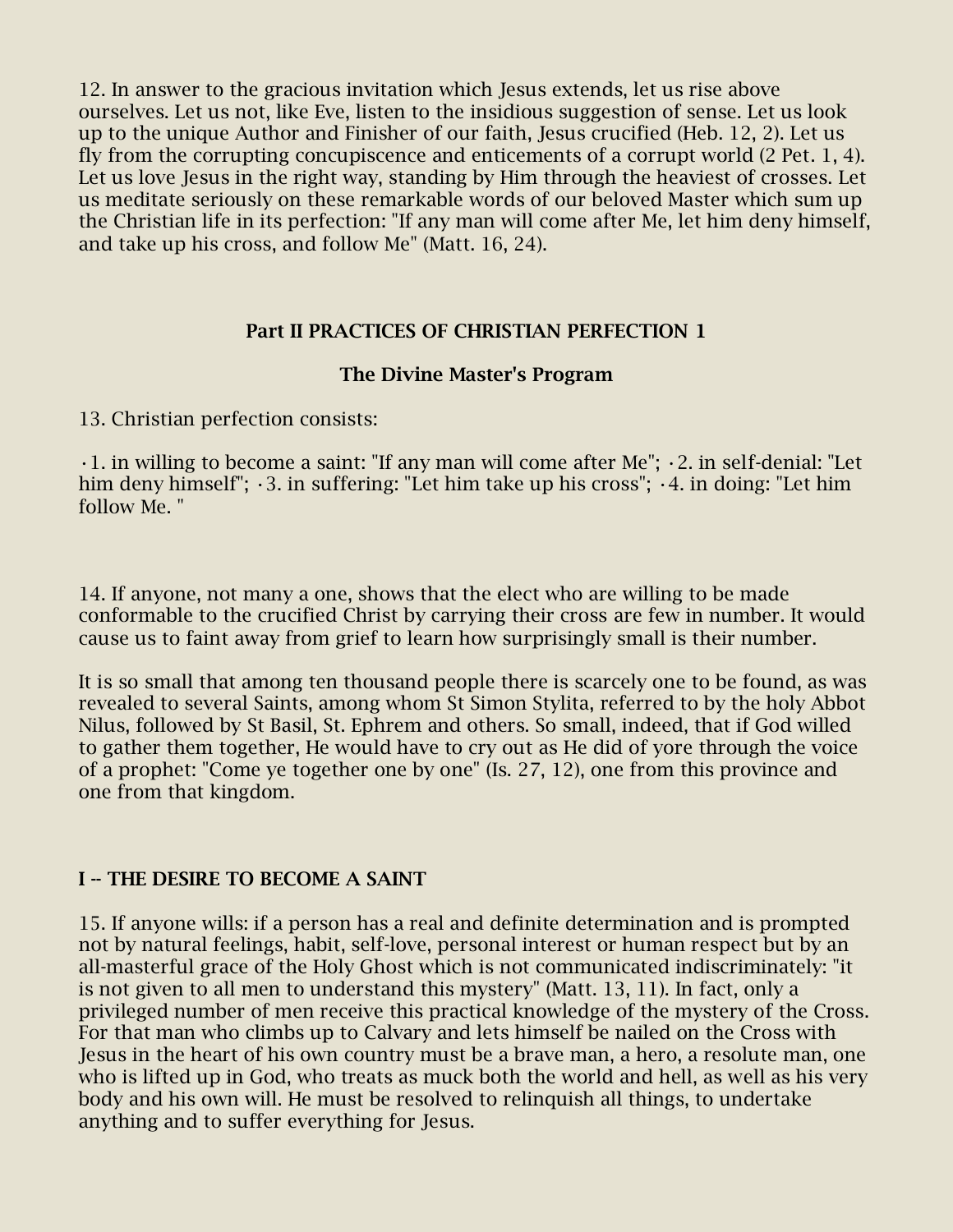Understand this, dear Friends of the Cross, should there be anyone among you who has not this firm resolve, he is just limping along on one foot, flying with one wing, and undeserving of your company since he is not worthy to be called a Friend of the Cross, for we must love the Cross as Jesus Christ loved it "with a great heart and a willing mind" (2 Mach. 1, 3). That kind of half-hearted will is enough to spoil the whole flock like a sheep with the scurvy. If any such one has slipped into your fold through the contaminated door of the world, then in the name of the crucified Christ, drive him out as you would a wolf from your sheepfold.

16. "If anyone will come after Me": for I have humbled Myself and reduced Myself to mere nothingness in such a way that I made Myself a worm rather than a man: "I am a worm and no man" (Ps. 21, 7). After Me: for if I came into the world, it was only to espouse the Cross: "Behold I am come" (Ps. 39, 8; Heb. 10, 7-9); to set the cross in My heart of hearts: "In the midst of my heart" (Ps. 39, 9); to love it from the days of my youth: "I have loved it from my youth" (Wisdom 8, 2); only to long for it all the days of my life: "how straitened I am" (Luke 12, 50); only to bear it with a joy I preferred even to the joys and delights that heaven and earth could offer: "Who, having joy set before him, endured the cross" (Heb. 12, 2); and, finally, not to be satisfied until I had expired in its divine embrace.

# **II SELF-DENIAL**

17. Therefore, if anyone wants to come after Me, annihilated and crucified, he must glory as I did only in the poverty, humiliation and suffering of My Cross: "let him deny himself" (Matt. 16, 24).

Far be from the Company of the Friends of the Cross those who pride themselves in suffering, the worldly-wise, elated geniuses and self-conceited individuals who are stubborn and puffed-up with their lights and talents. Far be they from us, those endless talkers who make plenty of noise but bring forth no other fruit than vain glory. Far from us those high-browed devotees everywhere displaying the self-sufficient pride of Lucifer: "I am not like the rest!" (Luke 18, 11). Far be from us those who must always justify themselves when blamed resist when attacked and exalt themselves when humbled.

Be careful not to admit into your fellowship those frail, sensitive persons who are afraid of the slightest pin-prick, who sob and sigh when faced with the lightest suffering, who have never experienced a hair-shirt, a discipline or any other penitential instrument, and who with their fashionable devotions, mingle the most artful delicacy and the most refined lack of mortification.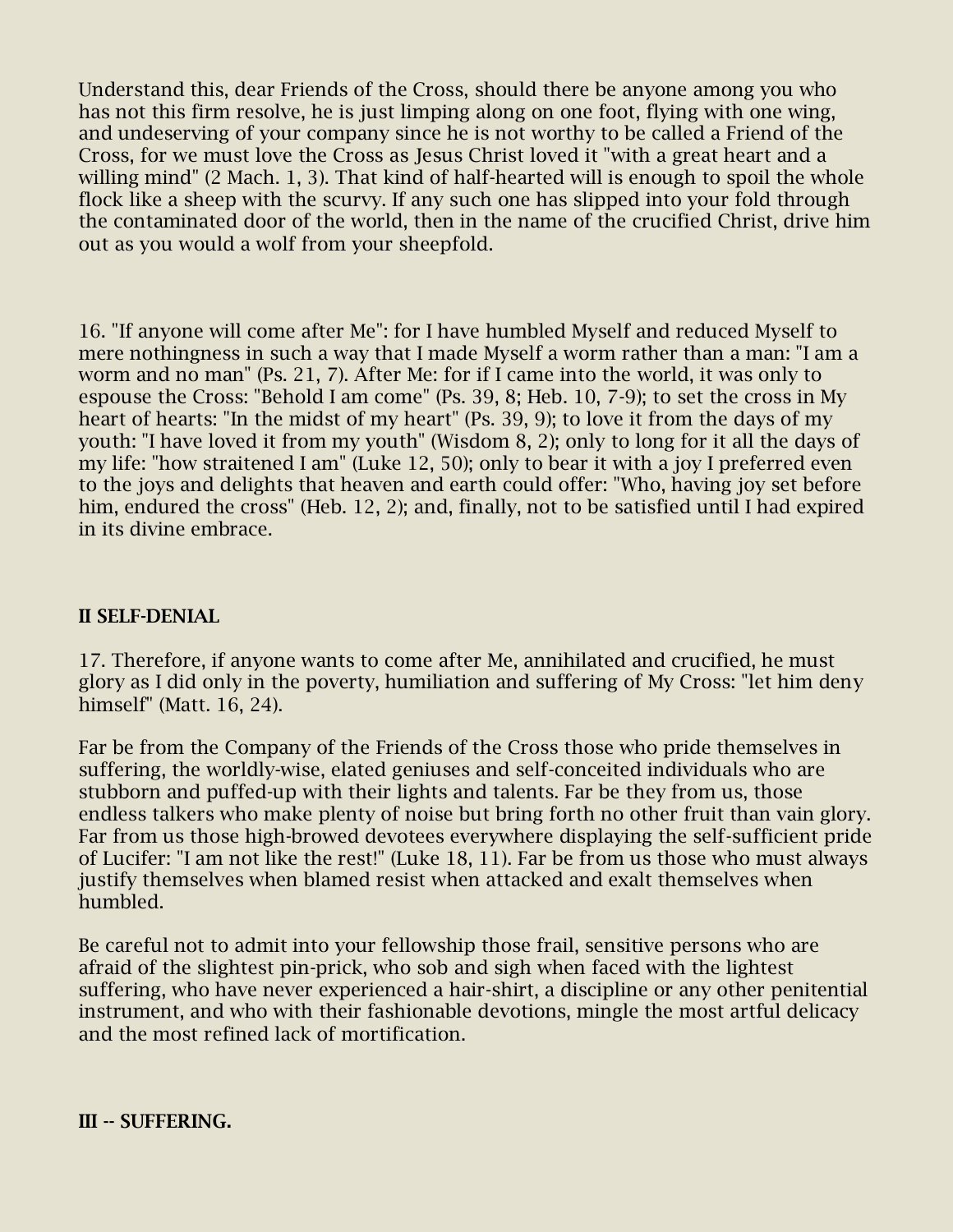18. Let him take up his cross, the one that is his. Let this man or this woman, rarely to be found and worth more than the entire world (Prov. 31, 10-31), take up with joy, fervently clasp in his arms and bravely set upon his shoulders this cross that is his own and not that of another; his own cross, the one that My Wisdom designed for him in every detail of number, weight and measurement; his own cross whose four dimensions, its length, breadth, thickness and height (Eph. 3, 18), I very accurately gauged with My own hands; his own cross which all out of love for him I carved from a section of the very Cross I bore on Calvary; his cross, the grandest of all the gifts I have for My chosen ones on earth; his cross, made up in its thickness of temporal loss, humiliation, disdain, sorrow, illness and spiritual trial which My Providence will not fail to supply him with every day of his life; his cross, made up in its length of a definite period of days or months when he will have to bear with slander or be helplessly stretched out on a bed of pain, or forced to beg, or else a prey to temptation, dryness, desolation and many another mental anguish; his cross, made up in its breadth of hard and bitter situations stirred up for him by his relatives, friends or servants; his cross, finally, made up in its depth of secret sufferings which I will have him endure nor will I allow him any comfort from created beings, for by My order they will turn from him too and even join Me in making him suffer.

19. Let him carry it, and not drag it, not shoulder it off, not tighten it, nor hide it. Let him hold it high in hand, without impatience or peevish Ness, without voluntary complaint or grumbling, without dividing or softening, without shame or human respect. Let him place it on his forehead and say with St. Paul: "God forbid that I should glory save in the Cross of Our Lord Jesus Christ" (Gal 6, 14) Let him carry it on his shoulders, after the example of Jesus Christ, and make it his weapon to victory and the sceptre of his empire (Is. 9, 16)

Let him root it in his heart and there change it into a fiery bush, burning day and night with the pure love of God, without being consumed.

20. The cross: it is the cross he must carry for there is nothing more necessary, more useful, more agreeable and more glorious than suffering for Jesus Christ.

21. All of you are sinners and there is not a single one who is not deserving of hell; I myself deserve it the most. These sins of ours must be punished either here or hereafter. If they are punished in this world, they will not be punished in the world to come.

If we agree to God's punishing here below, this punishment will be dictated by love. For mercy, which holds sway in this world, will mete out the punishment, and not strict justice. This punishment will be light and momentary, blended with merit and sweetness and followed up with reward both in time and eternity.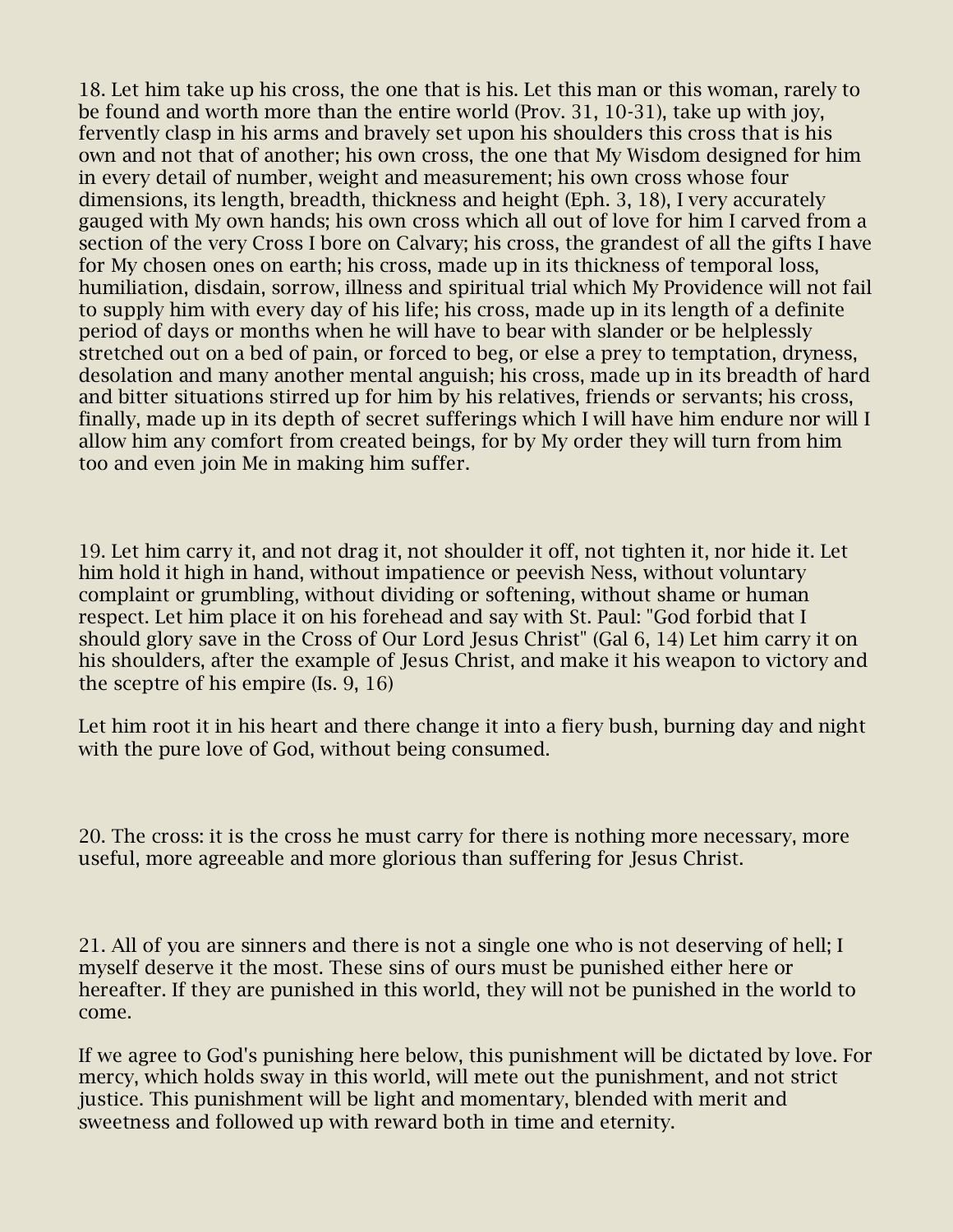22. But if the punishment due to our sins is held over for the next world, then God's avenging justice, which means fire and blood will see to the punishing. What horrible punishment! How incomprehensible, how unspeakable! "Who knoweth the power of thy anger?" (Ps. 89, 11). Punishment devoid of mercy (James 2, 13), pity, mitigation or merit, without limit and without end. Yes, without end! That mortal sin of a moment that you committed, that deliberate evil thought which now escapes your memory, the word that is gone with the wind, that act of such short duration against God's law - they shall all be punished for an eternity, punished with the devils of hell, as long as God is God! The God of vengeance will have no pity on your torments or your sobs and tears, violent enough to cleave the rocks. Suffering and still more suffering, without merit, without mercy and without end!

23. Do we think of this, my dear Brothers and Sisters, when we have some trial to undergo here below? Blessed indeed are we who have the privilege of exchanging an eternal and fruitless penalty for a temporary and meritorious suffering, just by patiently carrying our cross. What debts we still have to pay! How many sins we have committed which, despite a sincere confession and heartfelt contrition, will have to be atoned for in Purgatory for many a century, simply because in this world we were satisfied with a few insignificant penances! Let us settle our debts with good grace here below in cheerfully bearing our crosses, for in the world to come everything must be expiated, even the idle word (Matt. 12, 36) and even to the last farthing. If we could lay hands on the devil's death-register in which he has noted down all our sins and the penalty to be paid, what a heavy debit we would find and how joyfully we would suffer many years here on earth rather than a single day in the world to come.

24. Do you not flatter yourselves, Friends of the Cross, that you are, or that you want to be, the friends of God? Be firmly resolved then to drink of the chalice which you must necessarily drink if you wish to enjoy the friendship of God. "They drank the chalice of the Lord and became the friends of God" (Common of Apostles, Lesson 7). The beloved Benjamin had the chalice while his brothers had only the wheat (Gen. 44, 1-4). The disciple whom Jesus preferred had his Master's heart, went up with Him to Calvary and drank of His chalice. "Can you drink my chalice?" (Matt 20, 22). To desire God's glory is good, indeed, but to desire it and pray for it without being resolved to suffer all things is mere folly and senseless asking. "You know not what you ask (Matt. 20, 22) . . . you must undergo much suffering" (Acts 14, 21): you must, it is necessary, it is indispensable! We can enter the kingdom of heaven only at the price of many crosses and tribulations.

25. You take pride in being God's children and you do well; but you should also rejoice in the lashes your good Father has given you and in those He still means to give you;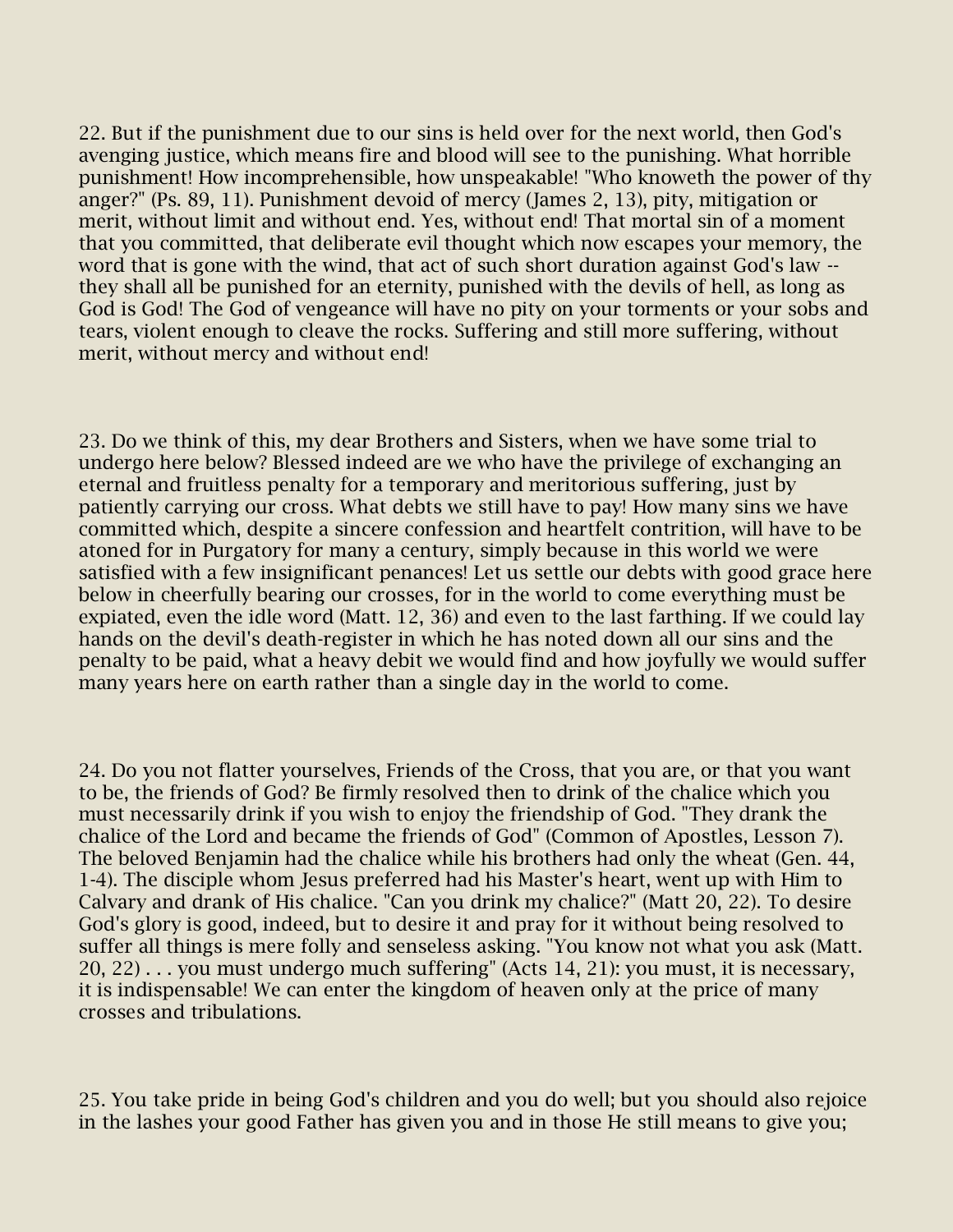for He scourges every one of His children (Prov. 3, 11; Heb. 13, 5-6; Apoc. 3, 19). If you are not of the household of His beloved sons, then -- how unfortunate! what a calamity! -- you are, as St. Augustine says, listed with the reprobate. Augustine also says: "The one that does not mourn like a stranger and wayfarer in this world cannot rejoice in the world to come as a citizen of heaven" (Sermon 31, 5 and 6). If God the Father does not send you worth-while crosses from time to time, that is because He no longer cares for you and is angry at you. He considers you a stranger, an outsider undeserving of His hospitality, or an unlawful child who has no right to share in his father's estate and no title to his father's supervision and discipline.

26. Friends of the Cross, disciples of a crucified God, the mystery of the Cross is a mystery unknown to the Gentiles, repudiated by the Jews and spurned by both heretics and bad Catholics, yet it is the great mystery which you must learn to practice at the school of Jesus Christ and which you can learn only at His School. You would look in vain for any philosopher who taught it in the Academies of ancient times; you would ask in vain either the senses or reason to throw any light on it, for Jesus alone, through His triumphant grace, is able to teach you this mystery and make you relish it.

Become proficient, therefore, in this super-eminent branch of learning under such a skilful Master. Having this knowledge, you will be possessed of all other branches of learning, for it surpassingly comprises them all. The Cross is our-natural as well as our supernatural philosophy. It is our divine and mysterious theology. It is our philosopher-stone which, by dint of patience, is able to transmute the grossest of metals into precious ones, the sharpest pain into delight, poverty into wealth and the deepest humiliation into glory. He amongst you who knows how to carry his cross, though he know not A from B, towers above all others in learning.

Listen to the great St. Paul, after his return from the third heaven where he was initiated into mysteries which even the Angels had not learned. He proclaims that he knows nothing and wants to know nothing but Jesus Christ crucified (1 Cor. 2, 2). You can rejoice, then if you happen to be a poor man without any schooling or a poor woman deprived of intellectual attainments, for if you know how to suffer with joy you are far more learned than a doctor of the Sorbonne who is unable to suffer as you do.

27. You are members of Jesus Christ (1 Cor. 6, 15; 12, 27; Eph. 5, 30). What an honour! But, also, what need for suffering this entails! When the Head is crowned with thorns should the members be wearing a laurel of roses? When the Head is jeered at and covered with mud from Calvary's road should its members be enthroned and sprayed with perfume? When the Head has no pillow on which to rest, should its members be reclining on soft feathers? What an unheard of monster such a one would be! No, no, dear companions of the Cross make no mistake. The Christians you see around you, fashionably attired, super-sensitive, excessively haughty and sedate, are neither true disciples nor true members of the crucified Jesus. To think otherwise would be an insult to your thorn-crowned Head and His Gospel truth. My God! How many would-be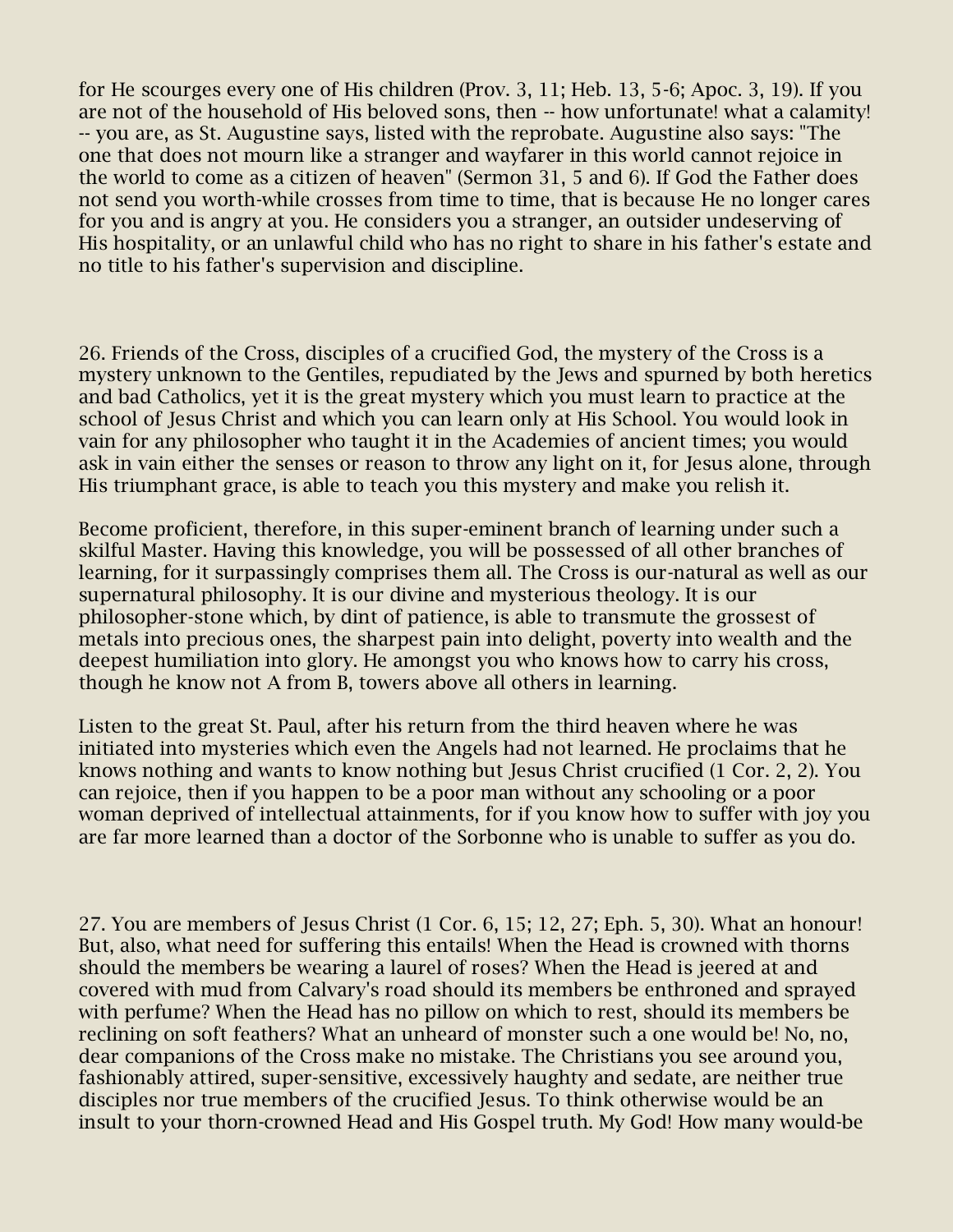Christians there are who imagine they are members of the Saviour when in reality they are His most insidious persecutors, for while blessing themselves with the sign of the Cross, they crucify Him in their hearts.

If you are led by the spirit of Jesus and are living the same life with Him, your thorncrowned Head, then you must look forward to nothing but thorns, nails and lashes, in a word, to nothing but a cross. A real disciple needs to be treated as his Master was, a member as its Head. And if the Head should offer you, as He offered St. Catherine of Siena, the choice between a crown of thorns and a crown of roses, do as she did and grasp the crown of thorns, fastening it tightly to your brow in the likeness of Jesus.

28. You are aware of the fact that you are living temples of the Holy Spirit (1 Cor. 6, 19) and that, like living stones (1 Pet. 2, 5) you are to be placed by the God of love in the heavenly Jerusalem He is building. You must expect then to be shaped, cut and chiselled under the hammer of the Cross, otherwise you would remain unpolished stone, of no value at all, to be disregarded and cast aside. Do not cause the hammer to recoil when it strikes you. Yield to the chisel that is carving you and the hand that is shaping you. It may be that this skilful and loving Architect wants to make you a cornerstone in His eternal edifice, one of His most faithful portraits in the heavenly kingdom. So let Him see to it. He loves you, He really loves you; He knows what He is doing, He has experience. Love is behind every one of His telling strokes; nor will a single stroke miscarry unless your impatience deflects it.

29. At times the Holy Spirit compares the cross to a winnowing that clears the good grain from the chaff and dust (Matt. 3, 13; Luke 3, 17). Like grain in the winnowing, then, let yourself be shaken up and tossed about without resistance, for the Father of the household is winnowing you and will soon have you in His harvest He also likens the cross to a fire whose intense heat burns rust off iron. God is a devouring fire (Deut. 4, 24; 9, 3; Heb. 13, 29) dwelling in our souls through His Cross, purifying them yet not consuming them, exemplified in the past in a burning bush (Ex. 3, 2-3). He likens it at times to the crucible of a forge where gold is refined (Prov. 17, 3; Eccli. 2, 5) and dross vanishes in smoke, but, in the processing, the precious metal must be tried by fire while the baser constituents go up in smoke and flame. So, too. in the crucible of tribulation and temptation, true Friends of the Cross are purified by their constancy in suffering while the enemies of the Cross vanish in smoke by their impatience and murmurings.

30. Behold, dear Friends of the Cross, before you a great cloud of witnesses (Heb. 12, 1- 2) who silently testify that what I assert is the truth. For instance, consider Abel, a righteous man, who was slain by his own brother, then Abraham, a righteous man, who journeyed on the earth like a wanderer; Lot, a righteous man, who was driven from his own country; Jacob, a righteous man, who was persecuted by his own brother; Tobias,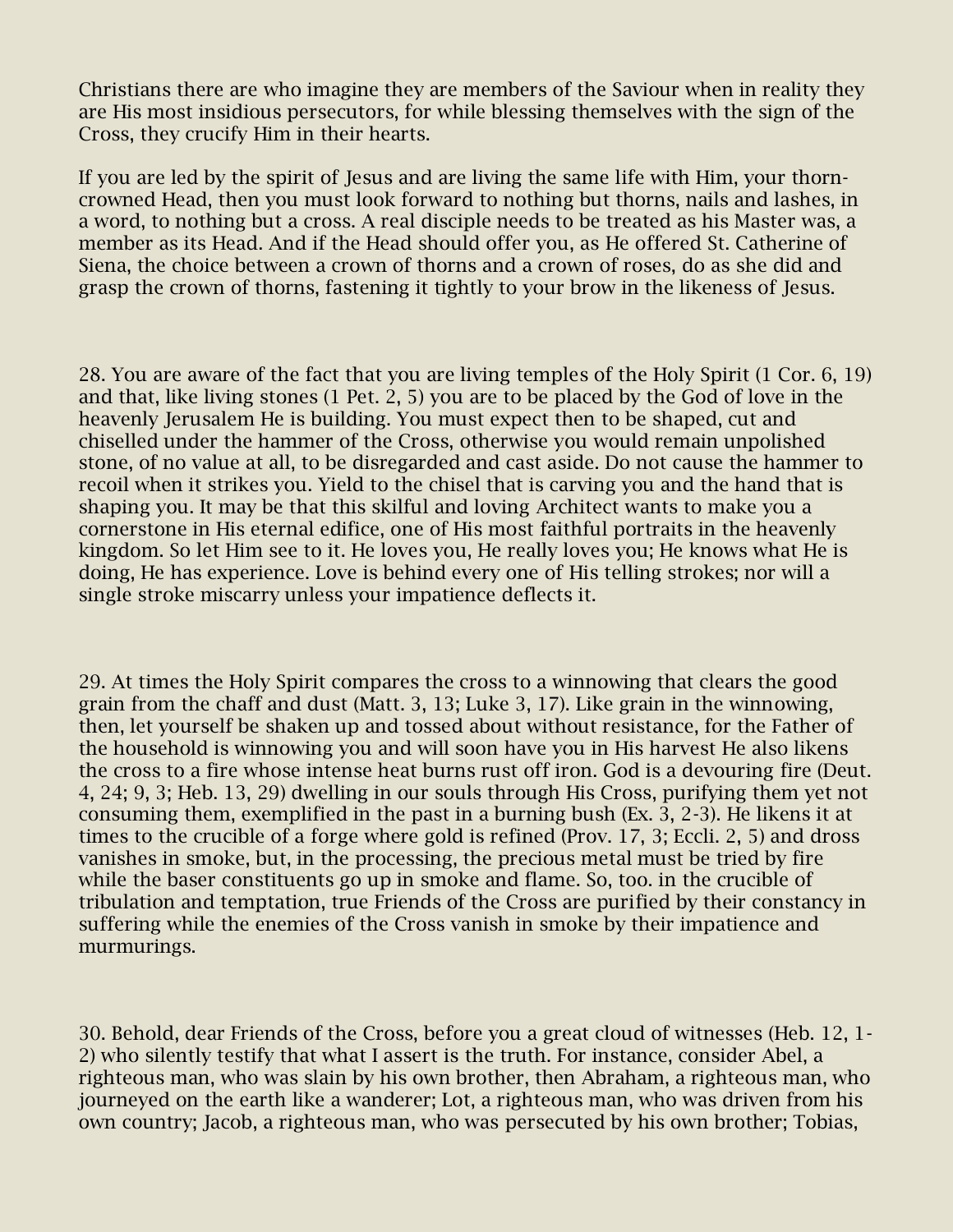a righteous man, who was stricken with blindness; Job, a righteous man, who was pauperised, humiliated and covered with sores from the crown of his head to the soles of his feet.

31. Consider the countless Apostles and Martyrs who were bathed in their own blood, the countless Virgins and Confessors who were pauperised, humiliated, exiled and cast aside. Like St. Paul they fervently proclaim: Behold our beloved Jesus, "Author and Finisher of the faith" (Heb. 12, 2) we put in Him and in His Cross; it was necessary for Him to suffer and so to enter through the Cross into His glory (Luke 24, 26).

There at the side of Jesus consider Mary, who had never known either original or actual sin, yet whose tender, immaculate Heart was pierced with a sharp sword even to its very depths. If I had time to dwell on the Passion of Jesus and Mary, I could prove that our sufferings are naught compared to theirs.

32. Who, then, would dare claim exemption from the cross? Who would refuse to rush to the very place where he knows he will find a cross awaiting him? Who would refuse to borrow the words of the martyr, St. Ignatius: "Let fire and gallows, wild beasts and all the torments of the devil assail me, so that I may rejoice in the possession of Jesus Christ. "

33. If you have not the patience to suffer and the generosity to bear your cross like the chosen ones of God, then you will have to trudge under its weight, grumbling and fretting like reprobates; like the two animals that dragged the Ark of the Covenant, lowing as they went (1 Kings 6, 12); like Simon the Cyrenaean who unwillingly put his hand to the very Cross of Christ (Matt. 27, 32; Mark 15, 21), complaining while he carried it. You will be like the impenitent thief who from the summit of his cross plunged headlong into the depths of the abyss.

No, the cursed earth on which we live cannot give us happiness. We can see none too clearly in this benighted land. We are never perfectly calm on this troubled sea. We are never without warfare in a world of temptation and battlefields. We cannot escape scratches on a thorn-covered earth. Both elect and reprobate must bear their cross here, either willingly or unwillingly. Remember these words:

"Three crosses stand on Calvary's height One must be chosen, so choose aright; Like a saint you must suffer, or a penitent thief, Or like a reprobate, in endless grief. "

This means that if you will not suffer gladly as Jesus did, or patiently like the penitent thief, then you must suffer despite yourself like the impenitent thief. You will have to drain the bitterest chalice even to the dregs, and with no hope of relief through grace. You will have to bear the entire weight of your cross, and without the powerful help of Jesus Christ. Then, too, you will have that awful weight to bear which the devil will add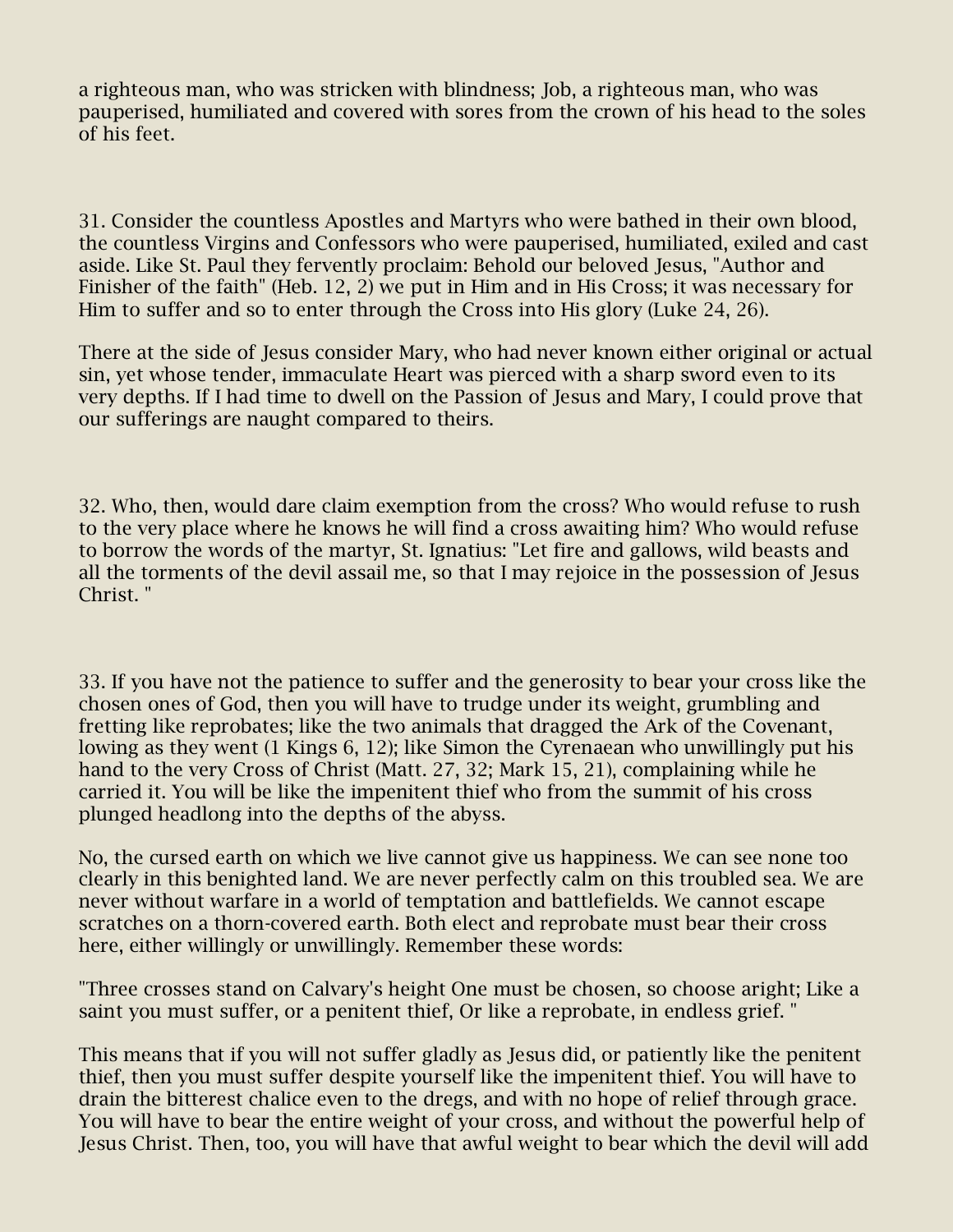to your cross, by means of the impatience the cross will cause you. After sharing the impenitent thief's unhappiness here on earth, you will meet him again in the fires of hell.

34. But if you suffer as you should, your cross will be a sweet yoke (Matt. 11, 30), for Christ will share it with you. Your soul will be borne on it as on a pair of wings to the portals of Heaven. It will be the mast on your ship guiding you happily and easily to the harbour of salvation.

Carry your cross with patience: a cross patiently borne will be your light in spiritual darkness, for he knows naught who knows not how to suffer (Eccli. 34, 9).

Carry your cross with joy and you will be inflamed with divine love, for only in suffering can we dwell in the pure love of Christ.

Roses are only gathered from among thorns. As wood is fuel for the fire, so too is the Cross the only fuel for God's love. Remember that saying we read in the "Following of Christ": "Inasmuch as you do violence to yourself, " suffering patiently, "insofar do you advance" in divine love (Bk. 1, Chap. 15, 11). Do not expect anything great from those fastidious, slothful souls who refuse the Cross when it approaches and who do not go in search of any, when discretion allows.

What are they but untilled soil, which can produce only thorns because it has not been turned up, harrowed and furrowed by a judicious labourer. They are like stagnant water which is unfit for either washing or drinking.

Carry your cross joyfully and none of your enemies will be able to resist its conquering strength (Luke 21, 15), while you yourself will enjoy its relish beyond compare. Yes, indeed, Brethren, remember that the real Paradise here on earth is to be found in suffering for Jesus. Ask the saints. They will tell you that they never tasted a banquet so delicious to the soul than when undergoing the severest torments. St. Ignatius the Martyr said: "Let all the torments of the devil come upon me!" "Either suffering or death!", said St. Theresa, and St. Magdalene de Pazzi: "Not death but suffering!" "May I suffer and be despised for Thy sake, " said Blessed John of the Cross. In reading the lives of the saints we find many others speaking in the self-same terms.

Dear Brethren, believe the Word of God, for the Holy Spirit says: The Cross affords all kinds of joy to anyone without exception who suffers cheerfully for God (Jas. 1, 2). The joy that springs from the cross is keener than the joy which a poor person would experience if overladen with an abundance of riches, than the joy of a peasant who is made ruler of his country, than the joy of a commander-in chief over the victories he has won, than the joy of a prisoner released from his fetters. In conclusion, let us picture the greatest joys to be found here below: the joy of a crucified person who knows how to suffer not only equals them but even surpasses them all.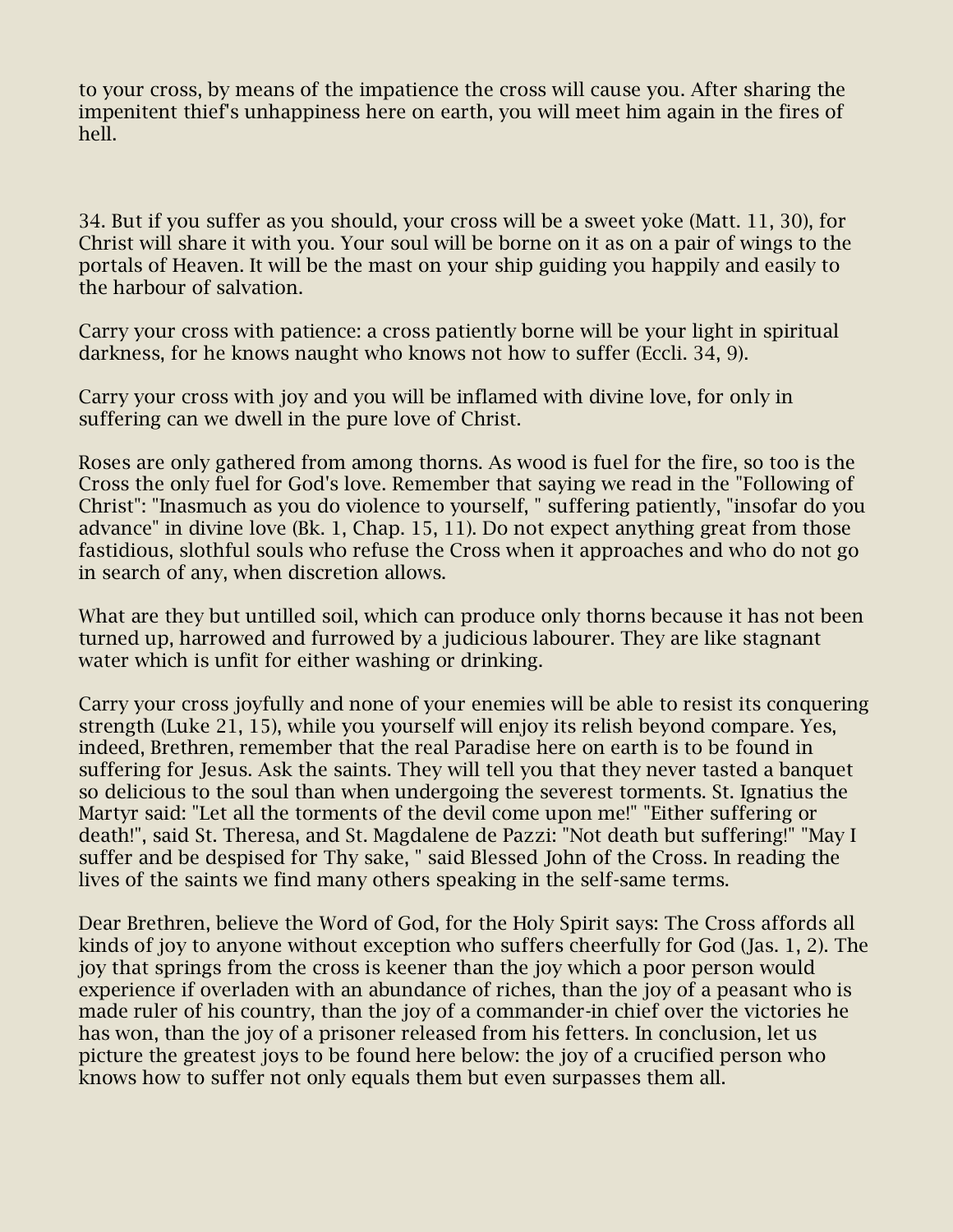35. Be glad, therefore, and rejoice when God favours you with one of His choicest crosses, for without realising it you are being blessed with the greatest gift that Heaven has, the greatest gift of God. Yes, the cross is God's greatest gift. If you could only understand this, you would have Masses said, you would make novenas at the tombs of the saints; you would undertake long pilgrimages, as did the saints, to obtain this divine gift from Heaven.

36. The world claims it is madness on your part, degrading and stupid, rash and reckless. Let the world, in its blindness, say what it likes. This blindness which is responsible for a merely human and distorted view of the cross is a source of glory for us. For every time they provide us with crosses by mocking and persecuting us, they are simply offering us jewels, setting us upon a throne and crowning us with laurels.

37. What I say is but little. Take all the wealth and honours and sceptres and brilliant diadems of monarchs and princes, says St. John Chrysostom, they are all insignificant compared with the glory of the Cross; it is greater even than the glory of the Apostles and the Sacred Writers. Enlightened by the Holy Spirit, this saintly man goes as far as to say: "If I were given the preference, I would gladly leave Heaven to suffer for the God of Heaven. I would prefer the darkness of a dungeon to the thrones of the highest heaven and the heaviest of crosses to the glory of the Seraphim. Suffering for me is of greater value than the gift of miracles, the power to command the infernal spirits, to master the physical universe, to stop the sun in its course and to raise the dead to life. Peter and Paul are more glorious in the shackles of a dungeon than in being lifted to the third heaven and presented with the keys to Paradise. "

38. In fact, was it not the Cross that gave Jesus Christ "a name which is above all names; that in the name of Jesus every knee should bow of those that are in heaven, on earth and under the earth" (Phil. 2, 9-10). The glory of the one who knows how to suffer is so great that the radiance of his splendour rejoices heaven, angels and men and even the God of Heaven. If the saints in Heaven could still wish for something they would want to return to earth so as to have the privilege of bearing a cross.

39. If the cross is covered with such glory on earth, how magnificent it must be in Heaven. Who could ever understand and tell the eternal weight of glory we are given when, even for a single instant, we bear a cross as a cross should be borne (2 Cor. 4, 17)! Who could ever collate the glory that will be given in Heaven for the crosses and sufferings we carried for a year, perhaps even for a lifetime.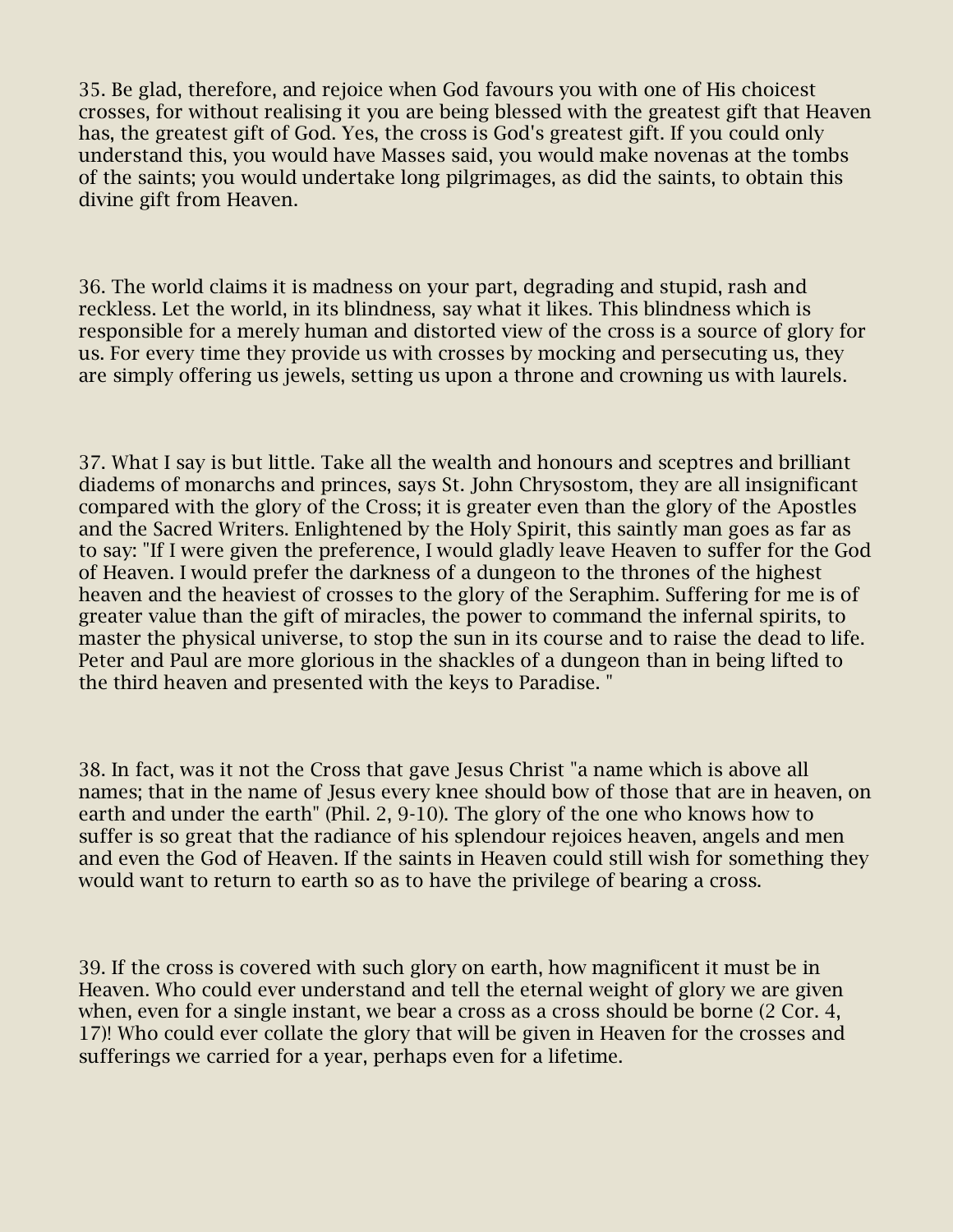40. Evidently, my dear Friends of the Cross, heaven is preparing something grand for you, as you are told by a great Saint, since the Holy Ghost has united you so intimately to an object which the whole world so carefully avoids. Evidently, God wishes to make of you as many saints as you are Friends of the Cross, if you are faithful to your calling and dutifully carry your cross as Jesus Christ has carried His.

### **IV -- IN CHRIST-LIKE FASHION**

41. But mere suffering is not enough. For even the devil and the world have their martyrs. We must suffer and bear our crosses in the footsteps of Jesus. Let him follow Me: this means that we must bear our crosses as Jesus bore His. To help you do this, I suggest the following rules:

# **FOURTEEN RULES TO FOLLOW IN CARRYING ONE'S CROSS**

42. First. Do not, deliberately and through your own fault, procure crosses for yourself. You must not do evil in order to bring about good. You should never try to bring discredit upon yourself by doing things improperly, unless you have a special inspiration from on high. Strive rather to imitate Jesus Christ, who did all things well (Mark 7, 37), not out of self-love or vainglory, but to please God and to win over His fellow-men. Even though you do the best you can in the performance of your duty, you will still have to contend with contradiction, persecution and contempt which Divine Providence will send you against your will and without your choice.

43. Second. Should your neighbour be scandalised, although without reason, at any action of yours which in itself is neither good nor bad, then, for the sake of charity, refrain from it, to avoid the scandal of the weak. This heroic act of charity will be of much greater worth than the thing you were doing or intended to do.

If, however, you are doing some beneficial or necessary thing for others and were unreasonably disapproved by a hypocrite or prejudiced person, then refer the matter to a prudent adviser, letting him judge of its expedience and necessity. Should his decision be favourable, you have only to continue and let these others talk, provided they take no means to prevent you. Under such circumstances, you have our Lord's answer to His disciples when they informed Him that Scribes and Pharisees were scandalised at His words and deeds: "Let them alone; they are blind." (Matt. 15, 14).

44. Third. Certain holy and distinguished persons have been asking for and seeking, or even, by eccentricities, bringing upon themselves, crosses, disdain and humiliation. Let us simply adore and admire the extraordinary workings of the Holy Spirit in these souls. Let us humble ourselves in the presence of this sublime virtue, without making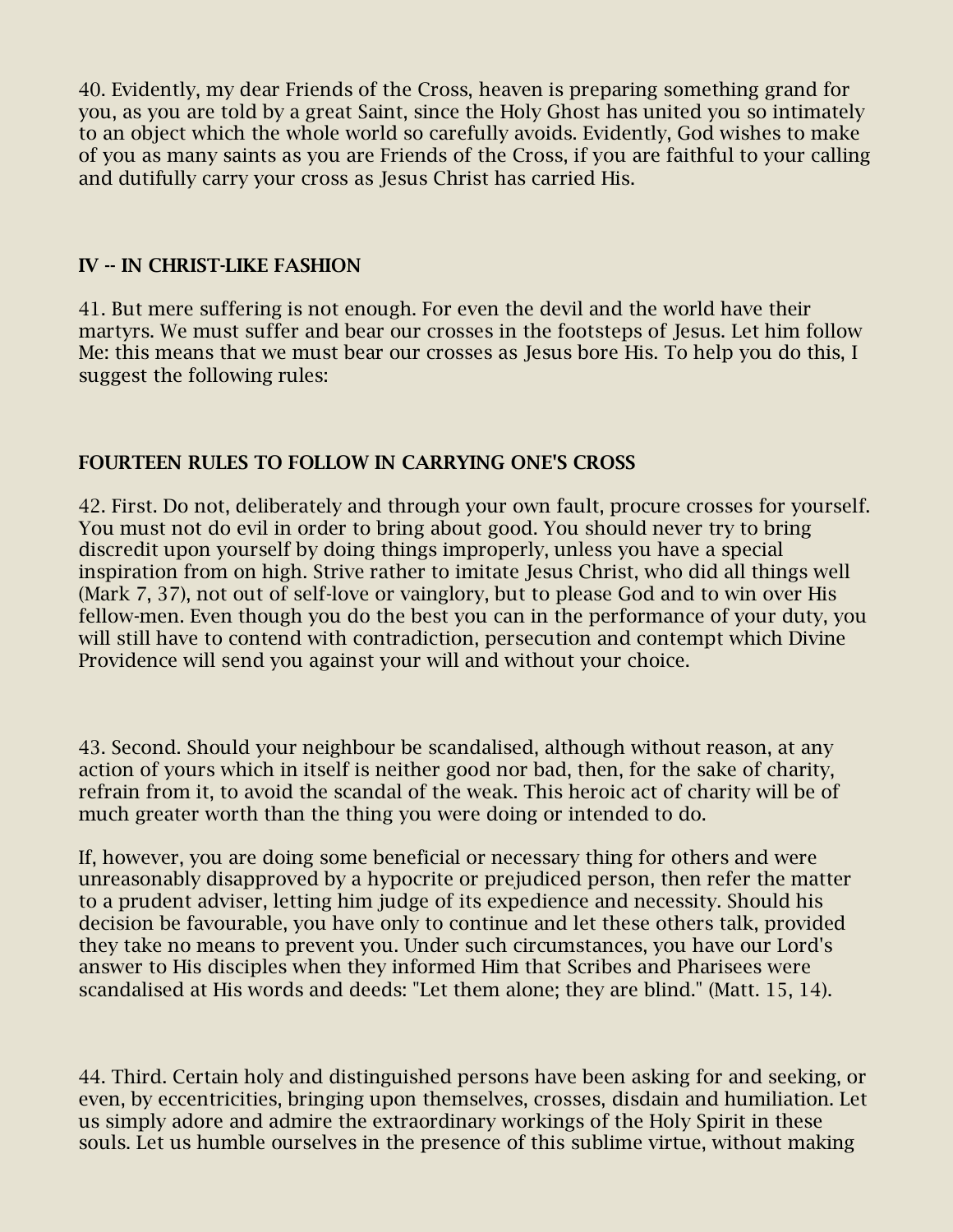any attempt to reach such heights, for compared with these racing eagles and roaring lions we are simply fledglings and cubs.

45. Fourth. You can nevertheless and even should ask for the wisdom of the Cross, that sapid, experimental knowledge of the truth which, in the light of faith, shows us the deepest mysteries, among others the mystery of the Cross. But this can be had only by dint of hard toil, profound humiliation and fervent prayer. If you need that perfect spirit (Ps. 50, 14) which enables us to bear the heaviest crosses with courage -- that sweet, kindly spirit (Luke 11, 13) which enables us to relish in the higher part of the soul things that are bitter and repulsive -- that wholesome, upright spirit (Ps. 50, 12) which seeks God and God alone -- that all-embracing knowledge of the Cross -briefly that infinite treasure which gives the soul that knows how to make good use of it a share in the friendship of God (Wisdom 7, 14) ask for this wisdom, ask for it constantly, fervently, without hesitation or fear of not obtaining it. You will certainly obtain it and then see clearly, in the light of your own experience, how it is possible to desire, seek and relish the Cross.

46. Fifth. If, inadvertently, you blunder into a cross, or even if you do so through your own fault, forthwith humble yourselves interiorly under the mighty hand of God (1 Pet. 5-6), but do not worry over it. You might say to yourself: "Lord, there is another trick of my trade. "If the mistake you made was sinful, accept the humiliation you suffer as punishment. But if it was not sinful, then humbly accept it in expiation of your pride. Often, actually very often, God allows His greatest servants, those who are far advanced in grace, to make the most humiliating mistakes. This humbles them in their own eyes and in the eyes of their fellow men. It prevents them from seeing and taking pride in the graces God bestows on them or in the good deeds they do, so that, as the Holy Ghost declares: "no flesh should glory in the sight of God" (1 Cor. 1, 29).

47. Sixth. Be fully persuaded that through the sin of Adam and through our own actual sins everything within ourselves is vitiated, not only the senses of the body but even the powers of the soul. So much so that as soon as the mind, thus vitiated, takes delight in pouring over some gift received from God, then the gift itself, or the act or the grace is tarnished and vitiated and God no longer favours it with His divine regard. Since looks and thoughts of the human mind can spoil man's best actions and God's choicest gifts, what about the acts which proceed from man's own will and which are more corrupt than the acts of the mind?

So we need not wonder, when God hides His own within the shadow of His countenance (Ps. 30, 21), that they may not be defiled by the regards of their fellow men or by their own self-consciousness. What does not this jealous God allow and do to keep them hidden! How often He humiliates them! Into how many faults He permits them to fall! How often He allows them to be tempted as St. Paul was tempted (2 Cor.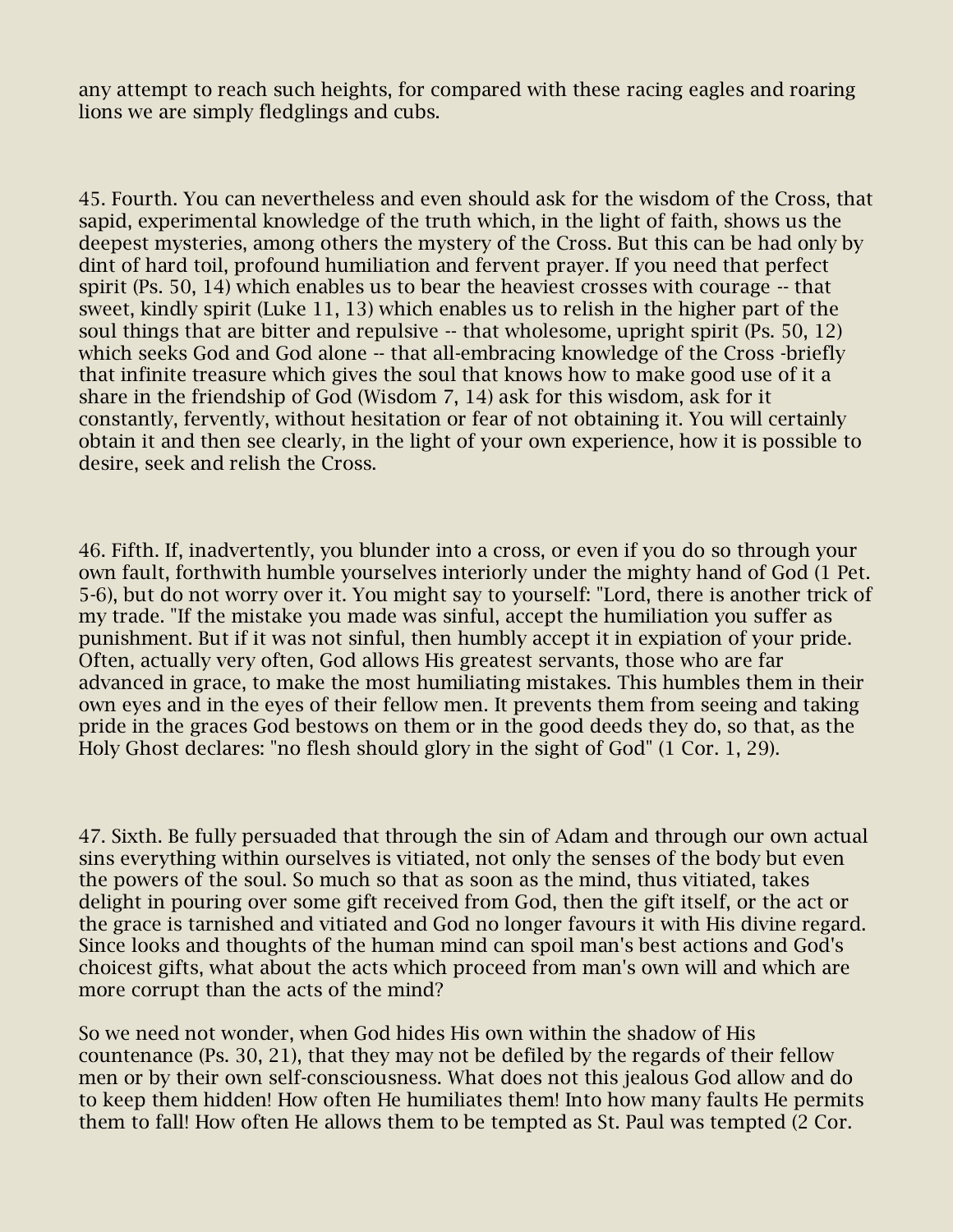12, 7)! In what a state of uncertainty, perplexity and darkness he leaves them! How wonderful God is in His saints, and in the means He takes to lead them to humility and holiness!

48. Seventh. Be careful not to imitate proud self-centred zealots. Do not think that your crosses are tremendous, that they are tests of your fidelity to God and tokens of God's extraordinary love for you. This gesture has its source in spiritual pride. It is a snare quite subtle and beguiling but full of venom. You ought to acknowledge, first, that you are so proud and sensitive that you magnify straws into rafters, scratches into deep wounds, rats into elephants, a meaningless word, a mere nothing, in truth, into an outrageous, treasonable insult. Second, you should acknowledge that the crosses God sends you are really and truly loving punishments for your sins, and not special marks of God's benevolence. Third, you must admit that He is infinitely lenient when He sends you some cross or humiliation, in comparison with the number and atrocity of your sins. For these sins should be considered in the light of the holiness of a God Whom you have offended and Who can tolerate nothing that is defiled; in the light of a God dying and weighted down with sorrow at the sight of your sins; in the light of an everlasting hell which you have deserved a thousand times, perhaps a hundred thousand times. Fourth, you should admit that the patience you put into suffering is more tinged than you think with natural human motives. You have only to note your little self-indulgences, your skilful seeking for sympathy, these confidences you so naturally make to friends or perhaps to your spiritual director, your quick, clever excuses, the murmurings or rather the detractions so neatly worded, so charitably spoken against those who have injured you, the exquisite delight you take in dwelling on your misfortunes and that belief so characteristic of Lucifer, that you are somebody (Acts 8, 9), and so forth. Why I should never finish if I were to point out ail the ways and by-ways human nature takes, even in its sufferings.

49. Eighth. Take advantage of your sufferings and more so of the small ones than of the great. God considers not so much what we suffer as how we suffer. To suffer much, yet badly, is to suffer like reprobates. To suffer much, even bravely, but for a wicked cause, is to suffer as a martyr of the devil. To suffer much or little for the sake of God is to suffer like saints.

If it be right to say that we can choose our crosses, this is particularly true of the little and obscure ones as compared with the huge, conspicuous ones, for proud human nature would likely ask and seek for the huge, conspicuous crosses even to the point of preferring them and embracing them. But to choose small, unnoticeable crosses and to carry them cheerfully requires the power of a special grace and unshakeable fidelity to God. Do then as the storekeeper does with his merchandise: make a profit on every article; suffer not the loss of the tiniest fragment of the true Cross. It may be only the sting of a fly or the point of a pin that annoys you, it may be the little eccentricities of a neighbour, some unintentional slight, the insignificant loss of a penny, some little restlessness of soul, a slight physical weakness, a light pain in your limbs. Make a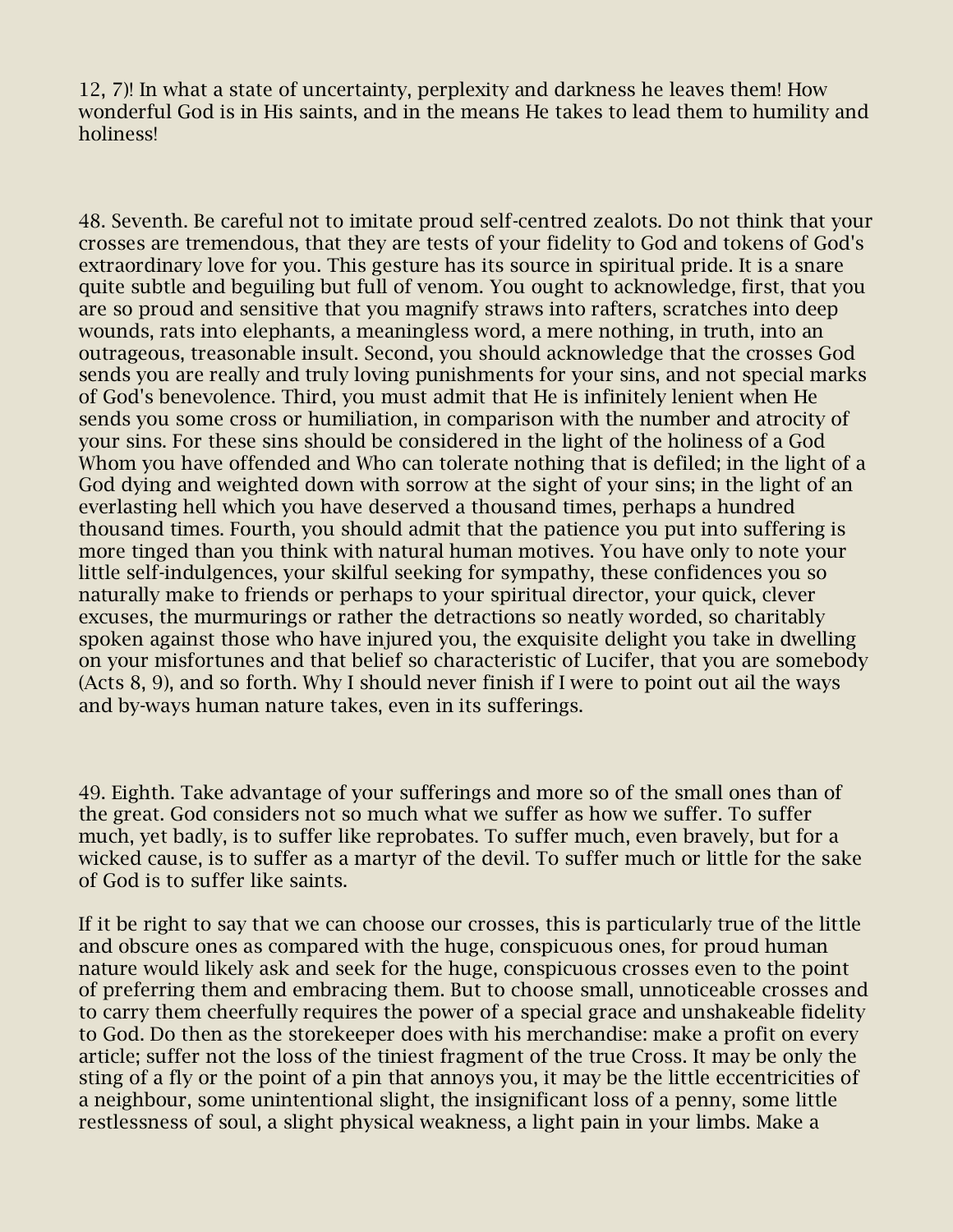profit on every article as the grocer does, and you will soon become wealthy in God, as the grocer does in money, by adding penny to penny in his till. When you meet with the least contradiction, simply say: "Blessed be God! My God I thank you." Then treasure up in the till of God's memory the cross which has just given you a profit. Think no more of it, except to say: "Many thanks!" or, "Be merciful!"

50. Ninth. The love you are told to have for the Cross is not sensible love, for this would be impossible to human nature.

It is important to note the three kinds of love: sensible love, rational love and love that is faithful and supreme; in other words, the love that springs from the lower part of man, the flesh; the love that springs from the superior part, his reason; and the love that springs from the supreme part of man, from the summit of his soul, which is the intellect enlightened by faith.

51. God does not ask you to love the Cross with the will of the flesh. Since the flesh is the subject of evil and corruption, all that proceeds from it is evil and it cannot, of itself, submit to the will of God and His crucifying law. It was this aspect of His human nature which Our Lord referred to when He cried out, in the Garden of Olives: "Father, . . . not My will but Thine be done. " (Luke 22, 42). If the lower powers of Our Lord's human nature, though holy, could not love the Cross without interruption, then, with still greater reason will our human nature, which is very much vitiated, repel it. At times like many of the saints, we too may experience a feeling of even sensible joy in our sufferings, but that joy does not come from the flesh though it is in the flesh. It flows from our superior powers, so completely filled with the divine joy of the Holy Ghost, that it spreads to our lower powers. Thus a person who is undergoing the most unbearable torture is able to say: "My heart and my flesh have rejoiced in the living God" (Ps. 83, 3).

52. There is another love for the Cross which I call rational, since it springs from the higher part of man, his reason. This love is wholly spiritual. Since it arises from the knowledge of the happiness there is in suffering for God, it can be and really is perceived by the soul. It also gives the soul inward strength and joy. Though this rational and perceptible joy is beneficial, even very beneficial, it is not an indispensable part of joyous, divine suffering.

53. This is why there is another love, which the masters of the spiritual life call the love of the summit and highest point of the soul and which the philosophers call the love of the intellect. When we possess this love, even though we experience no sensible joy or rational pleasure, we love and relish, in the light of pure faith, the cross we must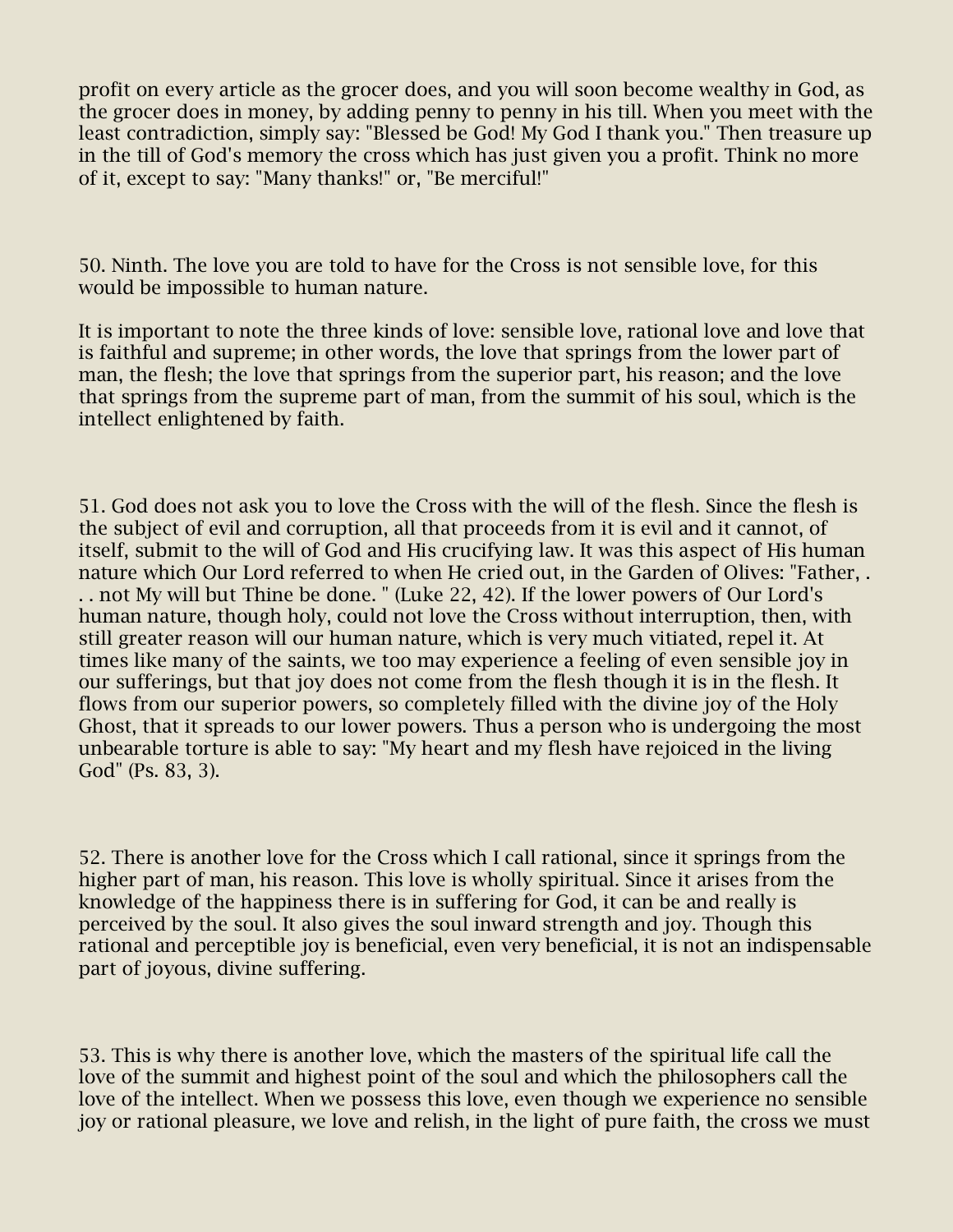bear, even though the lower part of our nature may often be in a state of warfare and alarm and may moan and groan, weep and sigh for relief; and thus we repeat with Jesus Christ: "Father . . . not My will but Thine be done" (Luke 22, 42), or with the Blessed Virgin: "Behold the handmaid of the Lord, be it done to me according to Thy word" (Luke 1, 38).

It is with one of these two higher loves that we should accept and love our cross.

54. Tenth. Be resolved then, dear Friends of the Cross, to suffer every kind of cross without excepting or choosing any: all poverty, all injustice, all temporal loss, all illness, all humiliation, all contradiction all calumny, all spiritual dryness, all desolation, all interior and exterior trials. Keep saying: "My heart is ready, O God, my heart is ready" (Ps. 56, 8). Be ready to be forsaken by men and angels and, seemingly, by God Himself. Be ready to be persecuted, envied, betrayed, calumniated, discredited and forsaken by everyone. Be ready to undergo hunger, thirst, poverty, nakedness, exile, imprisonment, the gallows and all kinds of torture, even though you are innocent of everything with which you may be charged. What if you were cast out of your own home like Job and Saint Elizabeth of Hungary; thrown, like this saint, into the mire; or dragged upon a manure pile like Job, malodorous and covered with ulcers, without anyone to bandage your wounds, without a morsel of bread, never refused to a horse or a dog? Add to these dreadful misfortunes all the temptations with which God allows the devil to prey upon you, without pouring into your soul the least feeling of consolation.

Firmly believe that this is the summit of divine glory and real happiness for a true, perfect Friend of the Cross.

55. Eleventh For proper suffering, form the pious habit of considering four things:

First, the Eye of God. God is like a great king, who from the height of a tower observes with satisfaction his soldier in the midst of the battle and praises his valour. What is it on earth that attracts God's attention? Kings and emperors on their thrones? He often looks at them with nothing but contempt. Brilliant victories of a nation's armies, precious stones, any such things that are great in the sight of men? "What is great to men is an abomination before God" (Luke 16, 15). What then does God look upon with pleasure and delight? What is He asking the Angels about, and even the devils? It is about the man who is fighting for Him against riches, against the world, hell and himself, the man who is cheerfully carrying his cross. Hast thou not seen upon earth that great wonder which the heavens consider with admiration? said the Lord to Satan; "hast thou considered My servant Job" (Job 2, 3) who is suffering for Me?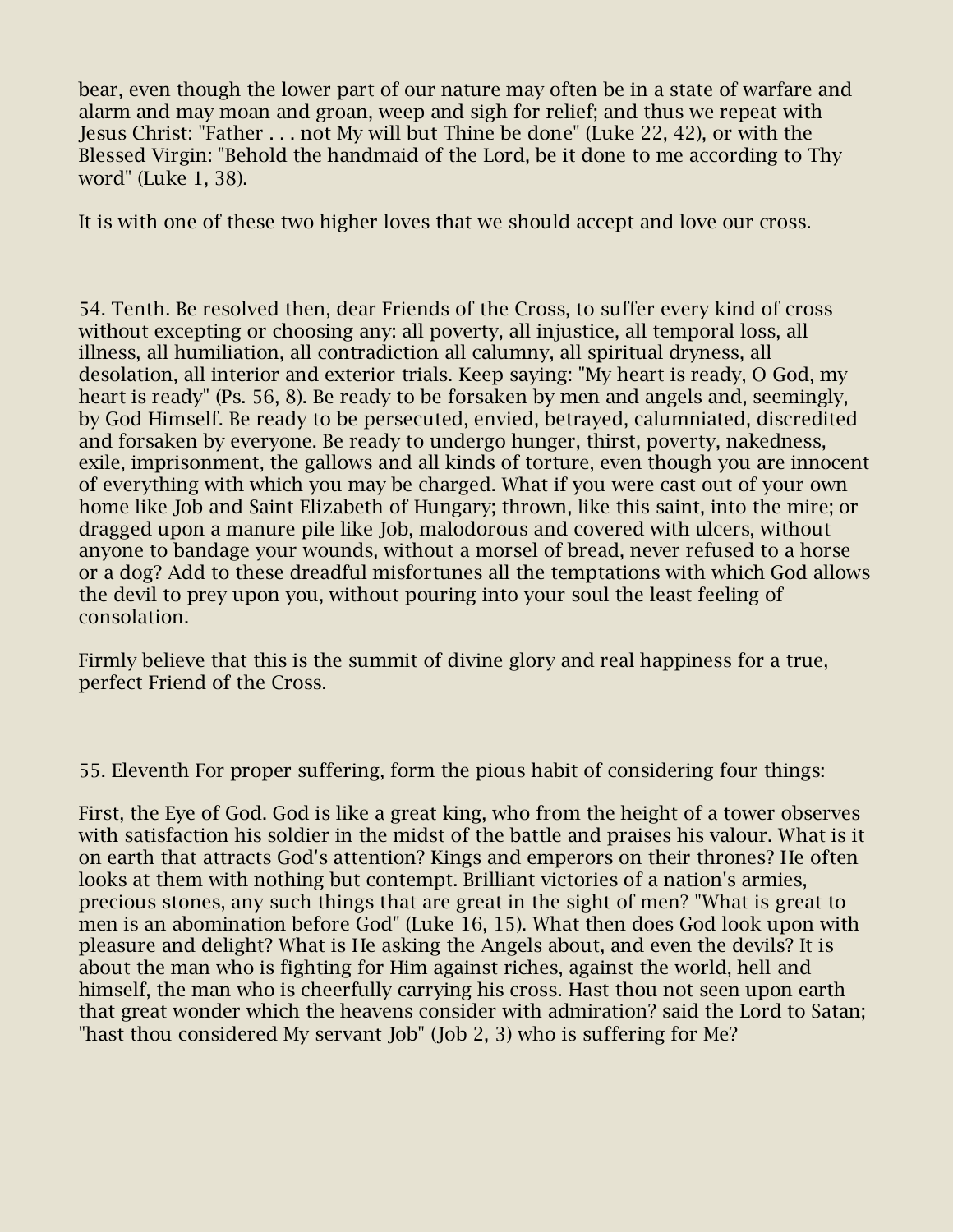56. Second, the Hand of God. Every disorder in nature, from the greatest to the smallest, is the work of His almighty Hand. The Hand that devastates an army of a hundred thousand (4 Kings 19, 35) will make a leaf drop from a tree and a hair fall from your head (Luke 21, 18). The Hand that was laid so heavily upon Job is particularly light when it touches you with some little trial. This Hand fashions day and night, sun and darkness, good and evil. God permits the sin which provokes you; He is not the cause of its malice, although He does allow the act.

If anyone, then, treats you as Semei treated King David (2 Kings 16, 5-11), loading you with insults and casting stones at you, say to yourself: "I must not mind; I must not take revenge for this is an ordinance of God. I know that I have deserved every abuse and it is only right that God punish me. Desist, my hands, and strike not; desist, my tongue, and speak not; the person who injures me by word or deed is an ambassador, mercifully sent by God to punish me as His love alone knows how. Let us not incur His justice by assuming His right to vengeance. Let us not despise His mercy by resisting the affectionate strokes of His lash, lest, for His vengeance, He should remand us to the rigorous justice of eternity. "

Consider how God bears you up with one Hand, of infinite power and wisdom, while with the other He chastises you. With the one He deals out death, while with the other He dispenses life. He humbles you and raises you up. With both arms, He reaches sweetly and mightily (Wisdom 8, 1) from the beginning of your life to its end. Sweetly: by not allowing you to be tempted or afflicted beyond your strength. Mightily: by favouring you with a powerful grace, proportioned to the vehemence and duration of your temptation or affliction. Mightily: -- and the spirit of His holy Church bears witness -- "He is your stay on the brink oof a precipice, your guide along a misleading road, your shade in the scorching heat, your raiment in the pouring rain or the biting cold. He is your conveyance when you are utterly exhausted, your help in adversity, your staff on the slippery way. He is your port of refuge when, in the throes of a tempest, you are threatened with ruin and shipwreck. "

57. Third, consider the Wounds and Sorrows of our crucified Jesus. Hear what He Himself has to say: "All ye that pass along the thorny and crucifying way I had to follow, look and see. Look with the eyes of your body; look with the eye of contemplation, and see if your poverty, nakedness, disgrace, sorrow, desolation are like unto Mine. Behold Me, innocent as I am, then will you complain, you who are guilty" (Lam. 1, 12).

The Holy Ghost tells us, by the mouth of the Apostles, that we should keep our eyes on Jesus Crucified (Gal. 3, 1) and arm ourselves with this thought of Him (1 Pet. 4, 1) which is our most powerful and most penetrating weapon against all our enemies. When you are assailed by poverty, disrepute, sorrow, temptation or any other cross, arm yourselves with this shield, this breastplate, this helmet, this two-edged sword (Eph. 6, 12-18), that is, with the thought of Jesus crucified. There is the solution to your every problem, the means you have to vanquish all your enemies.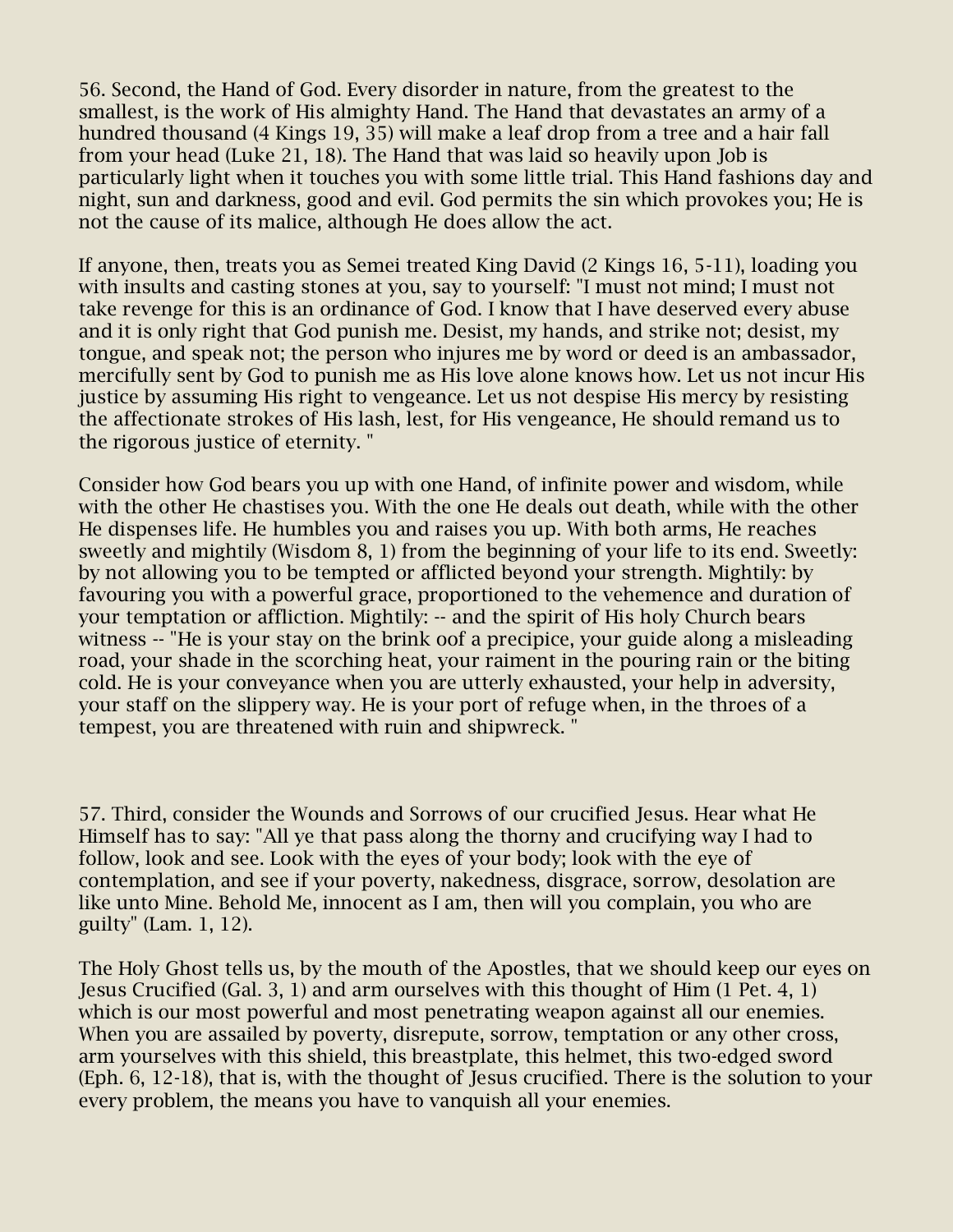58. Fourth, lift up your eyes, behold the beautiful crown that awaits you in Heaven if you carry your cross as you should. That was the reward which kept patriarchs and prophets strong in faith under persecution. It gave heart to the Apostles and martyrs in their labours and torments. Patriarchs used to say as Moses had said: "We would rather be afflicted with the people of God, " so as to enjoy eternal happiness with Him, "than to have the pleasure of sin for a short time (Heb. 11, 25-26). The prophets repeated David's words: "We suffer great persecutions on account of the reward" (Ps. 68, 8118, 112). The Apostles and martyrs voiced the sentiments of St. Paul "We are, as it were, men appointed to death: we are made a spectacle to the world, and to angels, and to men, " by our sufferings "being made the offscouring of the world, " (1 Cor. 4, 9- 13), "by reason of the exceeding and eternal weight of glory, which this momentary and light tribulation worketh in us" (2 Cor. 4, 17).

Let us see and listen to the angels right above us: "Be careful not to forfeit the crown that is set aside for you if you bravely bear the cross that is given you. If you do not bear it well, someone will bear it in your stead and will take your crown. All the saints warn us: fight courageously, suffer patiently and you will be given an everlasting kingdom. " Let us hear Jesus: "To him only will I give My reward who shall suffer and overcome through patience" (Apoc. 2, 6; 11, 17; 3, 5; 21, 7).

Let us lower our eyes and see the place we deserve, the place that awaits us in hell in the company of the wicked thief and the reprobate, if we go through suffering as they did, resentful and bent on revenge. Let us exclaim after St. Augustine: "Burn, O Lord, cut, carve divide in this world, in punishment for my sins, provided Thou pardon them in eternity. "

59. Twelfth. Never murmur or deliberately complain about any created thing that God may use to afflict you. It is important to note the three kinds of complaints that may arise when misfortune assails you. The first is natural and involuntary. This happens when the human body moans and groans, sobs and sighs and weeps. If, as I said, the higher point of the soul submits to the will of God, there is no sin. The second is rational. Such is the case when we complain and disclose our hardship to some superior or physician who is able to remedy it. This complaint may be an imperfection, if too eagerly made, but it is no sin. The third is sinful. This happens when a person complains of others either to rid himself of the suffering they cause him, or to take revenge. Or else when he wilfully complains about the sorrow he must bear and shows signs of grief and impatience.

60. Thirteenth. Whenever you are given a cross, be sure to embrace it with humility and gratitude. If God, in His infinite goodness, favours you with a cross of some importance, be sure to thank him in a special way and have others join you in thanking him. Do as that poor woman did who, through an unjust lawsuit, lost everything she